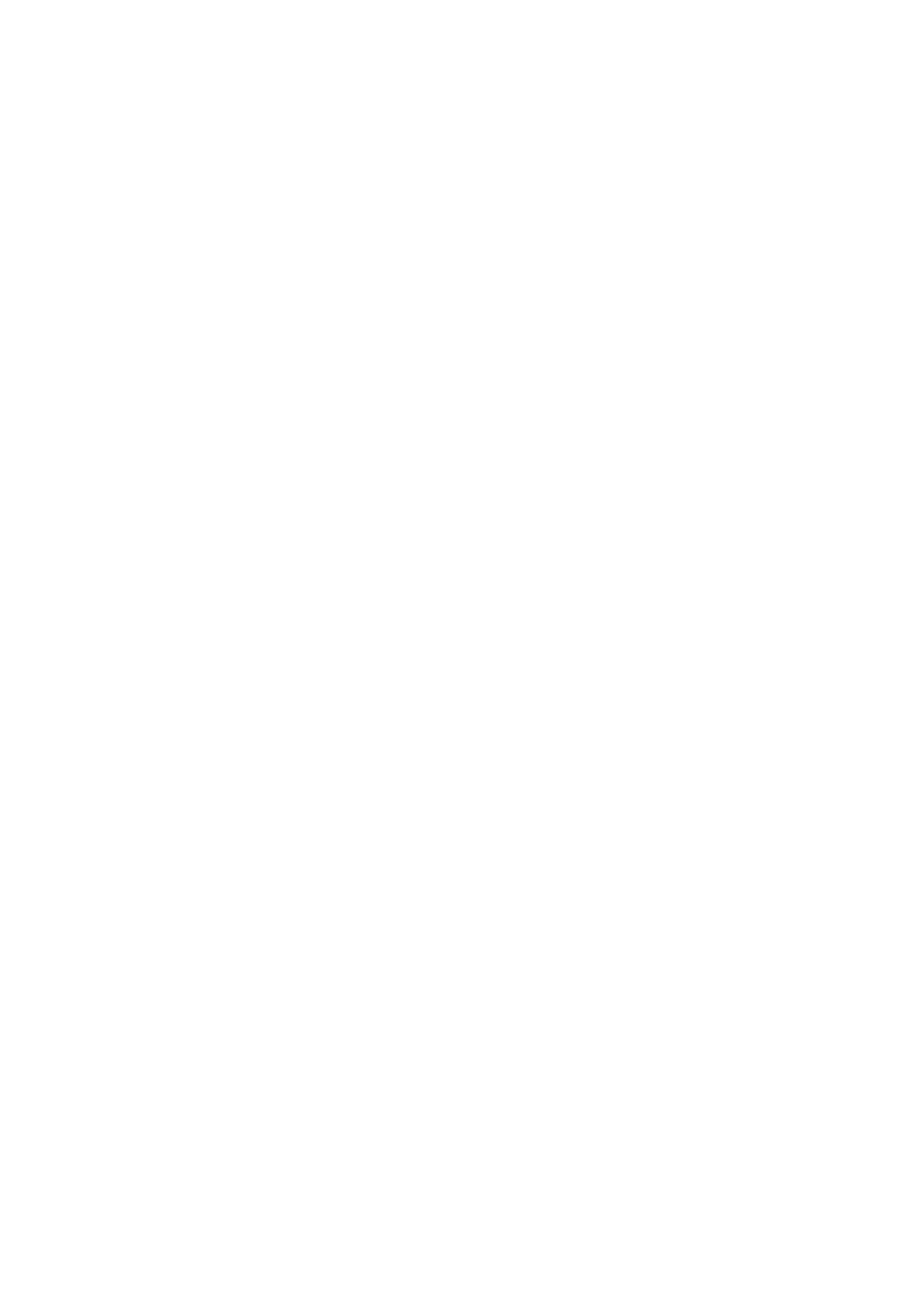# **Contents**

| <b>Executive summary</b>                 | 4              |
|------------------------------------------|----------------|
| Introduction                             | $\overline{7}$ |
| <b>Health</b>                            | 9              |
| <b>Education</b>                         | 13             |
| <b>Employment</b>                        | 15             |
| <b>Behaviour</b>                         | 16             |
| <b>Finance</b>                           | 18             |
| <b>Family and personal relationships</b> | 20             |
| <b>Subjective well-being</b>             | 23             |
| <b>Conclusions</b>                       | 24             |
| <b>Notes</b>                             | 25             |
| References                               | 27             |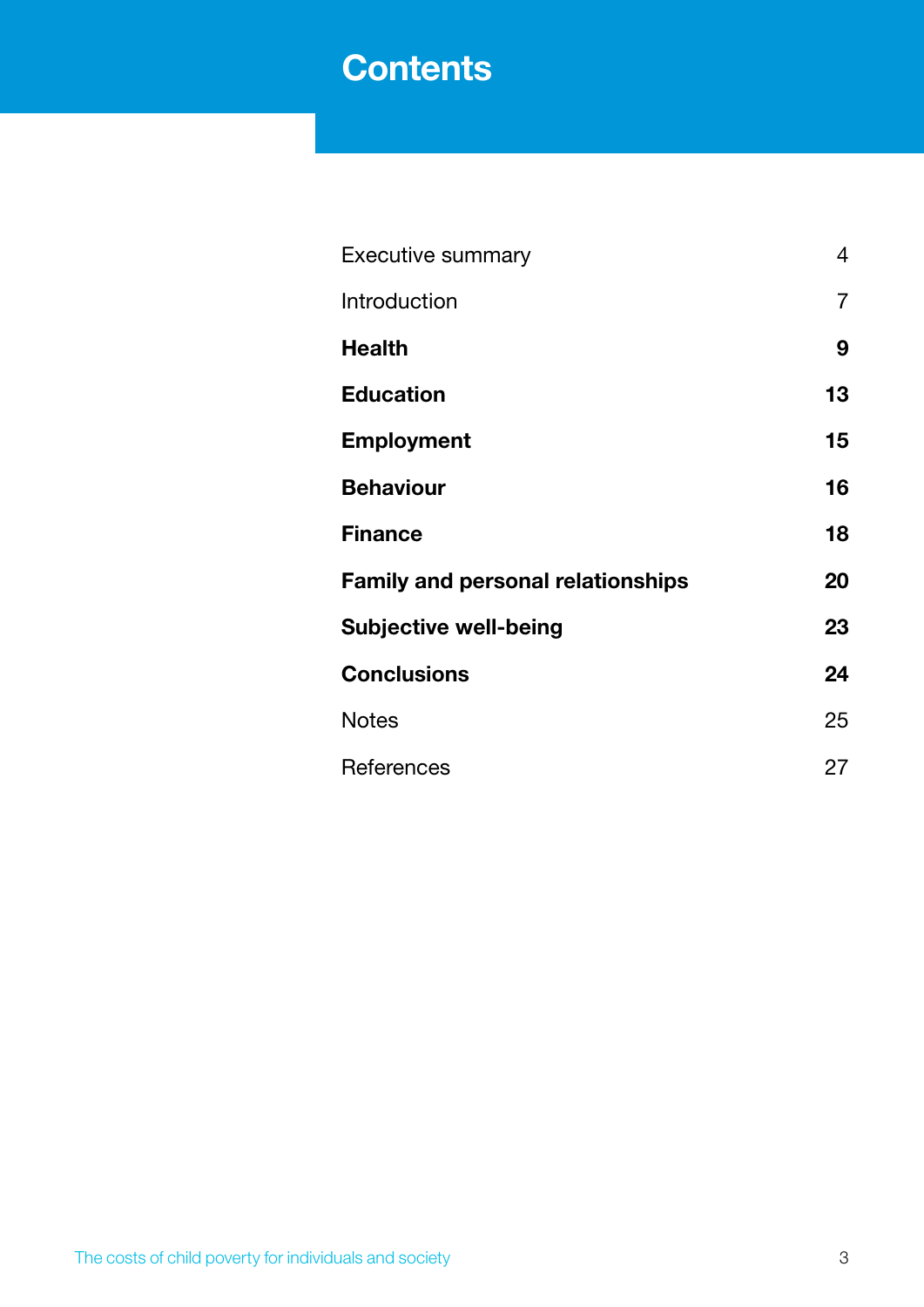# **Executive summary**

This report reviews evidence on the impacts of poverty for individuals growing up in industrialised, OECD countries. It uses a conceptual framework to explore how child poverty has short, medium and long term consequences for individuals, families, neighbourhoods and society/the economy. These consequences relate to health, education, employment, behaviour, finance, relationships and subjective well-being.

This report reviews evidence on the impacts of poverty for individuals growing up in industrialised, OECD countries. It uses a conceptual framework to explore how child poverty has short-, mediumand long-term consequences for individuals, families, neighbourhoods and society/the economy. These consequences relate to health, education, employment, behaviour, finance, relationships and subjective well-being.

# **Health**

Children born into low-income households are more likely to experience health problems from birth and accumulate health risks as they grow older. People in lower socioeconomic groups are also less likely to access healthcare. The relationship between poverty and ill-health is bidirectional: poverty contributes to illhealth and ill-health contributes to poverty.

Managing on a low income has a negative impact on maternal health and health-related behaviours. Infant mortality is higher amongst children born into poverty, who are more likely to be born early and have low birth weight. After birth, poverty is associated with postnatal depression and lower rates of breastfeeding.

Children from low-income households are more likely to experience problems with nutrition, which can have a negative influence on the mental well-being of children and over the longer-term can lead to childhood obesity. Poverty is also associated with anaemia, diabetes, asthma,

cancer, lead-poisoning, neuro-developmental problems and poor dental health in childhood.

Low-income families are more likely to live in poor housing and children have fewer safe places to play. Poor housing is associated with a host of childhood health problems. Many studies connect growing up in low-income households with poor mental health. There is also evidence that poverty impacts on cognitive development.

Short-term health and developmental outcomes have longer-term implications. Those growing up in the poorest households are more likely to suffer poor physical and mental health in adulthood and are at increased risk of severe, long-term and life-limiting illness.

As well as healthcare spending, poor health creates costs for the economy through sickness absence and lower productivity.

# **Education**

A large body of evidence links childhood poverty with poor educational outcomes. Family background is the most important predictor of academic success. Children from low-income households have lower educational aspirations and are more likely to require remedial help or special educational needs assistance than their better-off peers.

Difficulties of access and expense limit participation in pre-school education amongst lower-income families. Young people from lowincome households end up leaving school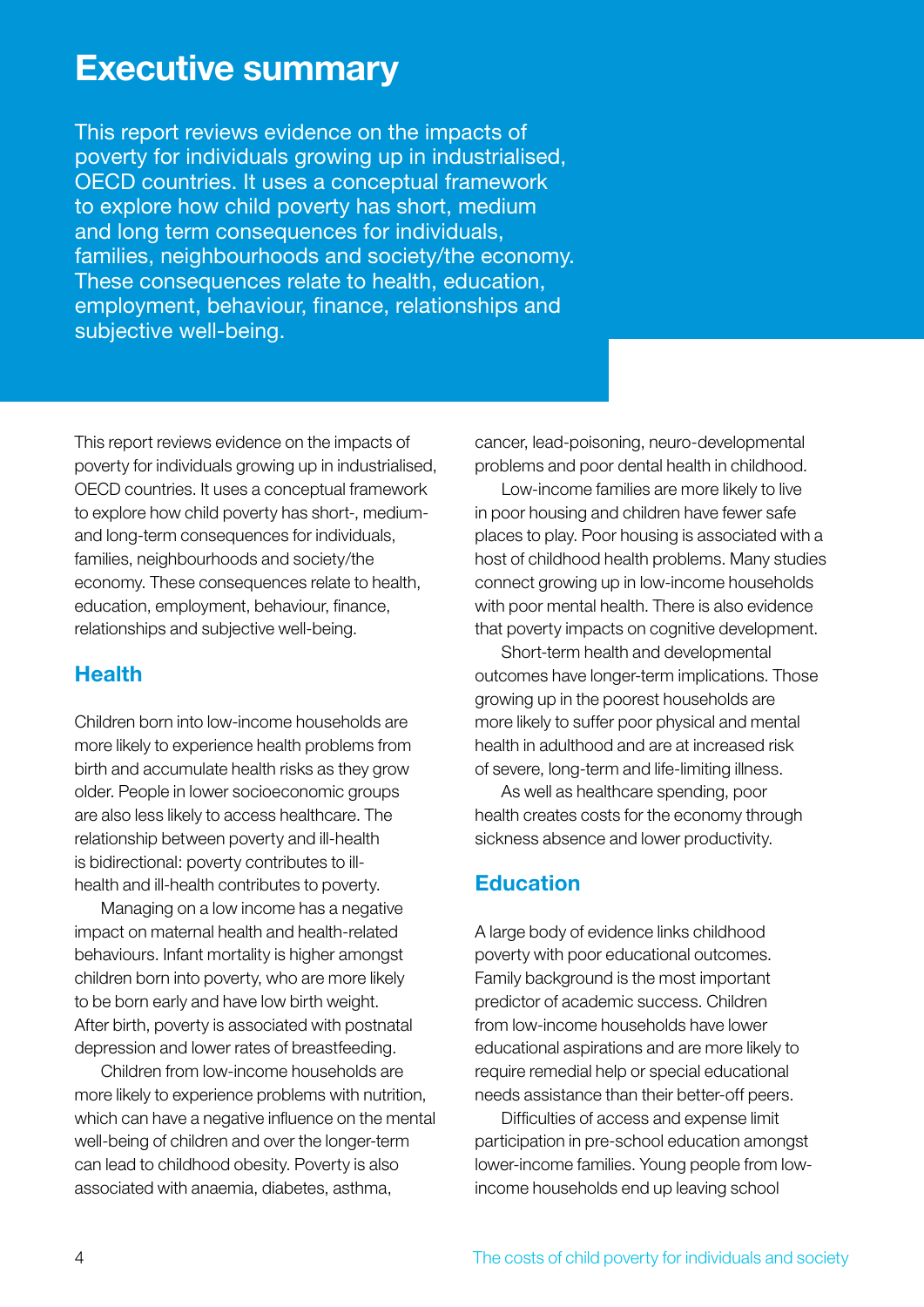earlier and are around six times more likely to leave without qualifications than those from higher-income households. Children of nonmanual workers are over twice as likely to go to university as those of manual workers. Educational outcomes are mediated by the home environment and parental influence.

Basic skills and formal qualifications are important for entry and progression in the labour market. Leaving education aged 16 into NEET status (not in education, employment or training) has been linked to later criminal activity, early parenthood, long-term unemployment and substance misuse. Moreover, educational disadvantage is likely to be transmitted to the next generation, with the children of low-skilled parents vulnerable to low educational attainment.

A work-force with lower skill levels, lower educational attainment and limited aspirations reduces productivity, economic growth and a country's capacity to compete in a global economy.

### **Employment**

Given current policy priorities, one of the most significant outcomes of child poverty is the negative impact on later employment. The literature shows a strong relationship between growing up in a low-income household and labour market participation and progression in adulthood.

Young people who have grown up in lowincome households are more likely than their more affluent peers to be unemployed, work in low or unskilled jobs and be poorly paid in adult life. The relationship between employment and childhood poverty persists even when educational outcomes and background are controlled for.

There is debate as to why worklessness appears to be passed from one generation to the next. Some see the poverty experience at the heart of this cycle, while others propose that negative employment outcomes stem from the model parents set for children.

Having a significant proportion of the population out of work is detrimental to the economy, reducing both productivity and competitiveness. NEET young people are costly in terms of benefits and lost taxes.

### **Behaviour**

There is ongoing debate as to the impact of growing up in poverty on later behaviour. This review does not assume the correctness of one viewpoint over another.

An association between childhood poverty and behavioural outcomes is evident from an early age. Those growing up in low-income households have a greater likelihood of parentreported behaviour problems than their more affluent counterparts. They are also more likely to be excluded from school. Later outcomes include risk-taking behaviour, aggression, involvement in crime, poor health-related behaviours and suicide.

There remains disagreement over whether crime can be considered a product of childhood poverty. Context may be important in this respect, with US studies more likely to identify a direct relationship and UK research highlighting the complexity of the association. Most children raised in poverty do not become involved in crime, but there are higher victim and fear of crime rates in disadvantaged areas.

The relationship between childhood poverty and other behaviours such as smoking, drinking and drug use is also contested. The relationship between poverty and suicide is more firmly established, being closely associated with the higher incidence of mental health problems amongst those growing up in poverty.

Being involved in criminal activity whilst young has been shown to have a negative impact on later life chances. Furthermore, the children of young offenders are more likely to live in poverty themselves, reinforcing the 'cycle of poverty'. High crime and fear of crime rates also have a negative impact on communities.

The social impacts of crime are substantial and far-reaching. They include considerable financial, emotional and time costs to victims. Economic costs of youth anti-social and criminal behaviour include the youth justice system, pupil referral units and other school-related services.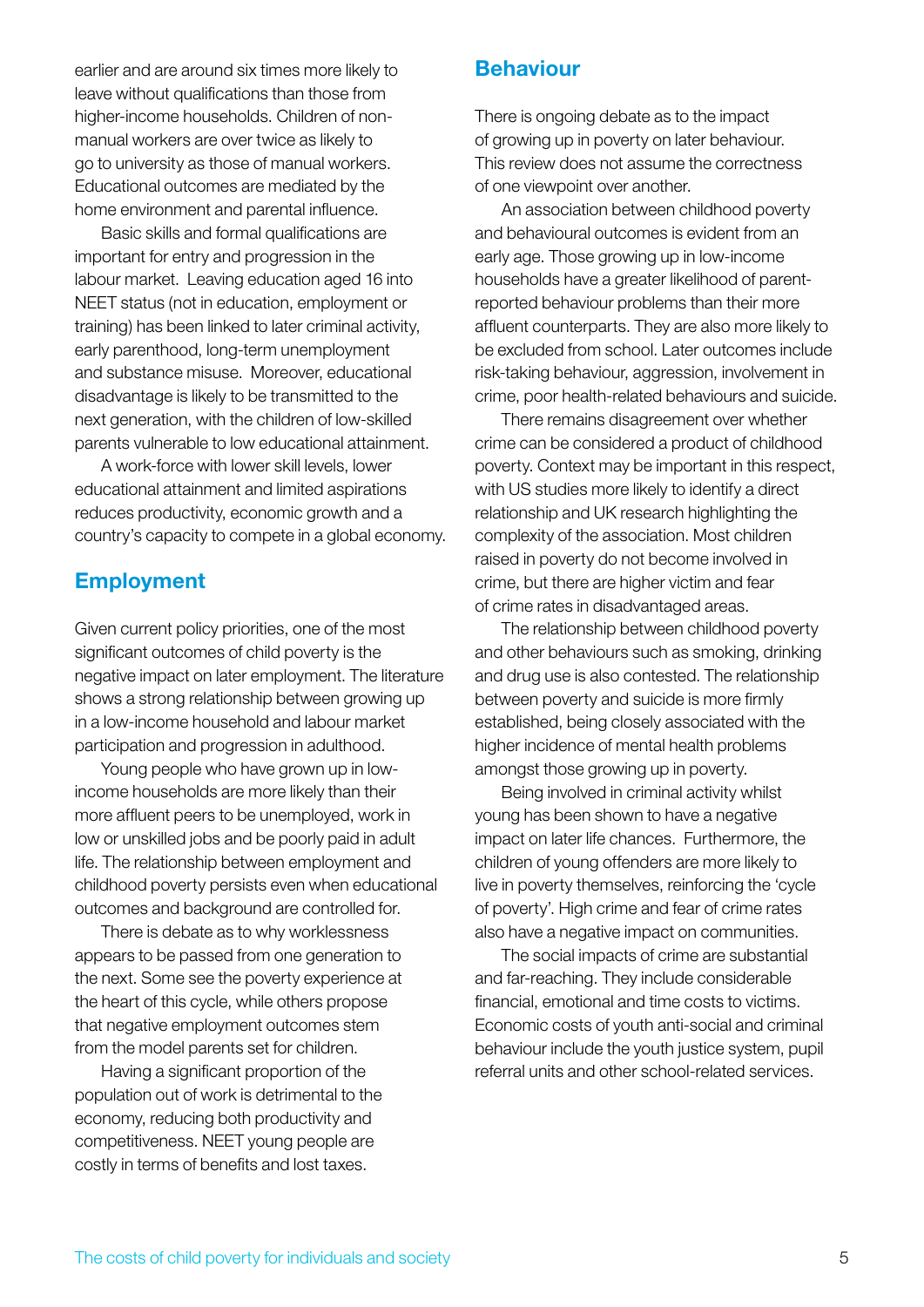# **Finance**

Intergenerational transmission of poverty means that a childhood spent in poverty increases the likelihood of being poor in later life. Most people remain in the same quarter of the income distribution as their parents. This effect remains even when other influential factors are accounted for. It is, however, difficult to establish causality in the intergenerational transmission of poverty.

Only a small number of studies have produced estimates of the overall cost of child poverty in OECD countries. Where they have, figures for the UK are around £40 billion a year. From an economic perspective, reducing child poverty is a fiscal investment; producing higher GDP, reducing expenditure on crime and healthcare and lowering the costs borne by victims of crime and those in poor health.

# **Family and personal relationships**

The association between childhood poverty and family relationships is complex, being interpreted in some studies as an outcome and in others as a mediator; good relationships buffering children from the negative impacts of poverty, bad ones reinforcing or even creating negative impacts of their own.

Living on a low income can affect the quality of parent-child relationships, but the relationship between poverty and parenting is often misunderstood. While there is evidence that poverty affects parents' ability to manage stressful events, associations between poverty and physically punitive parenting are still contested. A correlation has been identified between family income and children being removed from their parents' care.

The interaction of the numerous outcomes of poverty outlined here make it difficult to disaggregate their effect on parenting. Evidence about parenting and poverty is, at times, contradictory. What is clear is that parents themselves feel that poverty affects their ability to care for their children.

Forming and maintaining friendships can be difficult for children living in low-income households. Problems with social contact may be reinforced where children live in an area

with few accessible, safe places to meet and inexpensive leisure facilities. Difficulties with peer relationships limit the development of social capital, an important driver of adult social inclusion.

Growing up in poverty is also linked to lone parenthood and adolescent pregnancy. Having a child early in life can have a negative impact on the mother's health and life chances, as well as those of her child.

Poverty can limit a family's ability to become integrated into the local community and form social networks. Limited financial resources and low availability of safe, attractive areas may prevent neighbours meeting and socialising.

It is difficult to place even an approximate figure on what poverty might add to the cost of services for children and their families, but what should be considered in any calculation is the three billion pounds spent by local authorities each year on social services directed at children. Wider social costs associated with lower levels of community cohesion are impossible to quantify at present.

## **Subjective well-being**

Subjective well-being is defined here as selfesteem and life-satisfaction. This has not been subject to the same level of research attention as the other areas discussed.

Poverty is known to affect children's selfconfidence and their relationships with other children. Young people living in low-income households report a stigma attached their circumstances, which impacts on school and community involvement. Children growing up in poverty are more likely to suffer from low self-esteem. In the longer-term, longitudinal datasets show a clear association between having been poor in childhood and reporting low levels of satisfaction with adult life.

The stigma identified by individuals can also be an issue for entire neighbourhoods. This is problematic because community relationships have an impact on the quality of people's everyday experiences and extend beyond those living in disadvantaged communities to impact on wider society.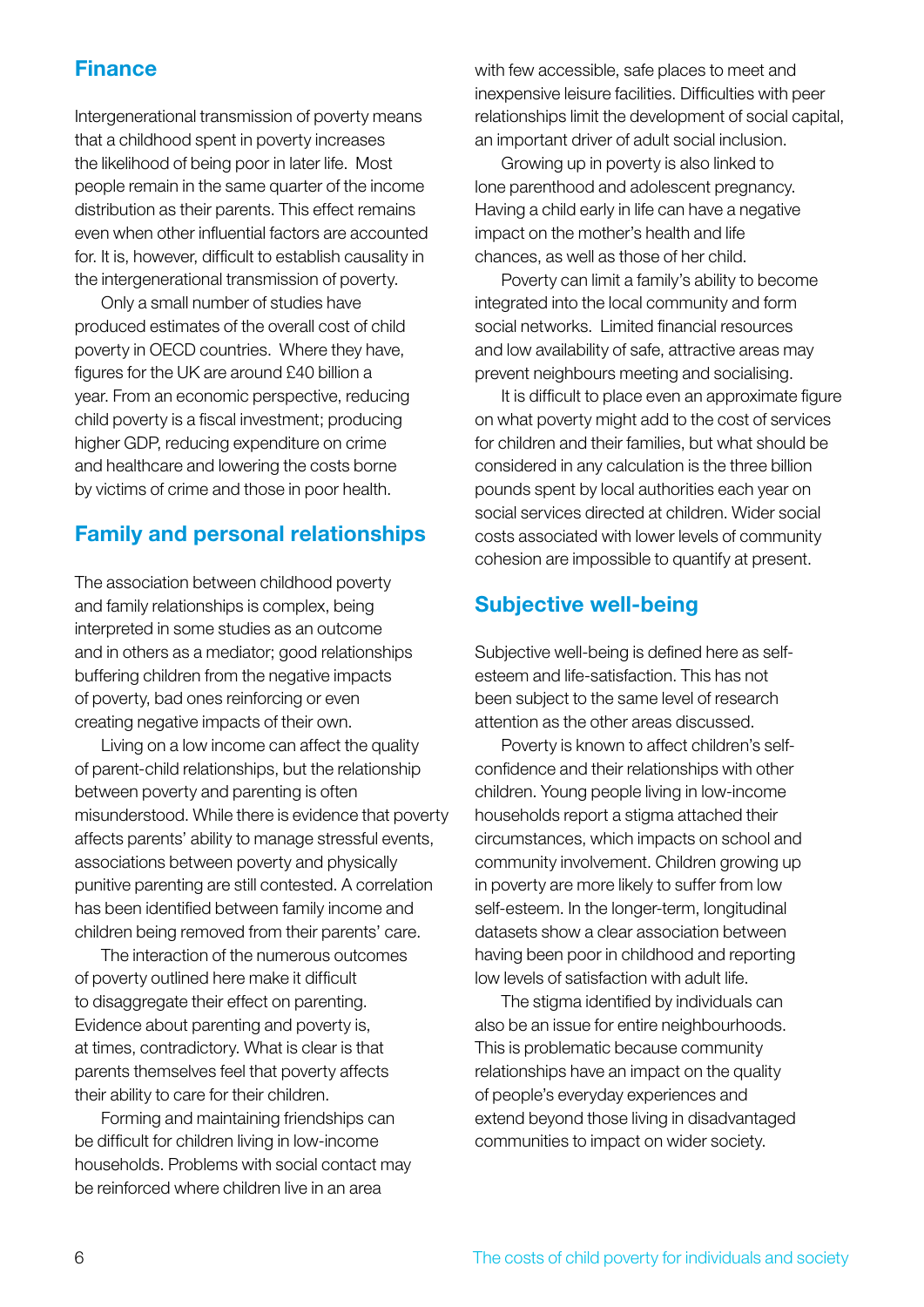There is a vast international literature on the nature and extent of child poverty and a growing body of evidence on the consequences of child poverty, but comparatively few studies have sought to attach a financial cost to these consequences. This synthesis report reviews evidence on the personal, social and economic impacts of poverty for individuals growing up in industrialised, OECD countries. Where estimates of the fiscal costs of child poverty are included in the literature these have been brought forward into the review. However, the estimates are generally (if unavoidably) based on a number of assumptions, and in some cases use statistical estimates that are measures of correlation rather than causality and lack comprehensive controls. They should therefore be treated, as they are generally intended, as guidelines and not definitive results.

Findings from research conducted outside the UK have been included in this synthesis in order to add breadth to the report. It is important to remember, however, that both the extent and nature of poverty differ considerably across OECD states and that policy differences will mediate poverty impacts. This is particularly pertinent for domains such as health, where the UK, unlike many other countries, operates a free at point of use, tax-funded system.

This review began with an initial scoping exercise which involved the compilation of an annotated bibliography; this served as a quality control exercise with only articles and reports deemed to be of good quality being taken forward into the synthesis. Where evidence is mixed or contested, the key debates have been outlined in the review.

Another important aspect of the planning of this synthesis was the construction of a conceptual framework; this was designed to guide the literature search and add structure to the annotated bibliography. While no simple framework can do full justice to the complexity of the consequences of child poverty, the outline presented in Figure 1 offers some conceptual clarity. This framework has been used to organise the literature review.

Thus the consequences of poverty and dimensions of ill-being explored here include:

- health: physical and mental health, public health issues;
- education: including low educational attainment and skill levels;
- employment: low status and precarious employment, worklessness and low levels of employability consequent upon poverty in childhood;
- behaviour: inhibiting and anti-social behaviour including crime, smoking, substance misuse and suicide;
- financial: income, assets and material hardship;

#### Figure 1 Conceptual framework

Child poverty Duration **Severity** Dimension

### **Consequences Health Education Employment** Behaviour Financial **Relationships** Subjective well-being

### For

Individuals **Families** Neighbourhoods Society/economy

#### In the

Immediate/short term Medium term Long term (lifetime, inter-generational)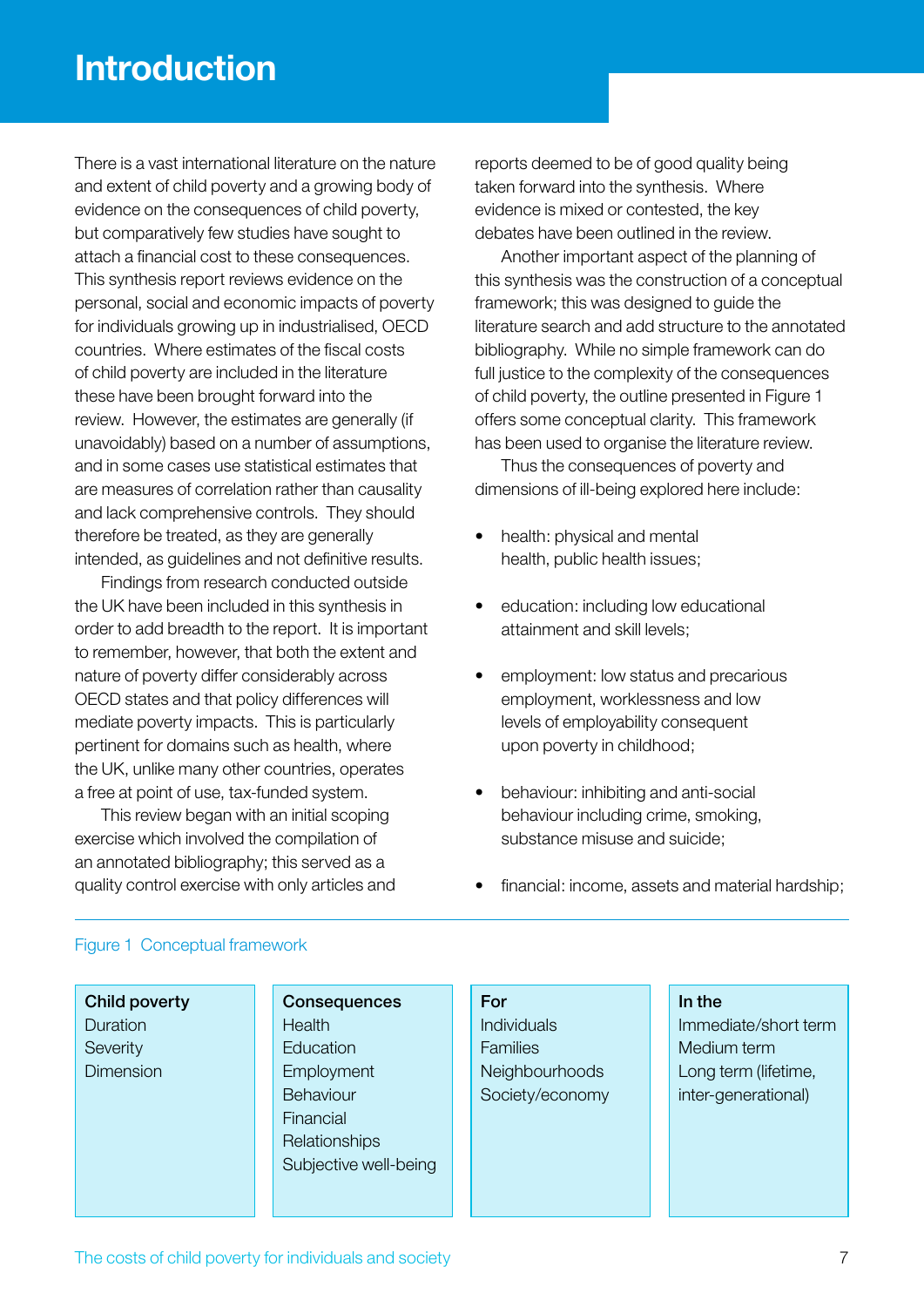- family and personal relationships: including family difficulties, child abuse, local authority care, friendships and social isolation, future relationships and family formation;
- subjective well-being: shame, stigma, lack of autonomy and low self-esteem.

Within these domains, the framework distinguishes the different consequences of child poverty as variously manifested for:

- individuals experiencing poverty as children;
- their family (broadly defined);
- their neighbourhood, conceptualised both as the area in which people live and the people (and families) that live in the area;
- society and/or economy.

The framework also discriminates between consequences apparent in:

- the immediate or short term;
- the medium term, for example, those occurring within a life stage; and
- the longer term, when the focus is on life time and inter-generational outcomes.

A nuanced account of the costs of poverty would also discriminate between poverty of different durations, sequences and severity and also between the different dimensions of poverty including income poverty, material deprivation and psycho-social stress. Unfortunately, comparatively few studies distinguish between different durations, levels or types of poverty but, where they do, this information is included in the synthesis. Thus the paper employs a broad definition of poverty (income, material deprivation and social exclusion), in order to maximise available evidence. Moreover, where low social class is presented in the literature as synonymous with low income, this information has also been included.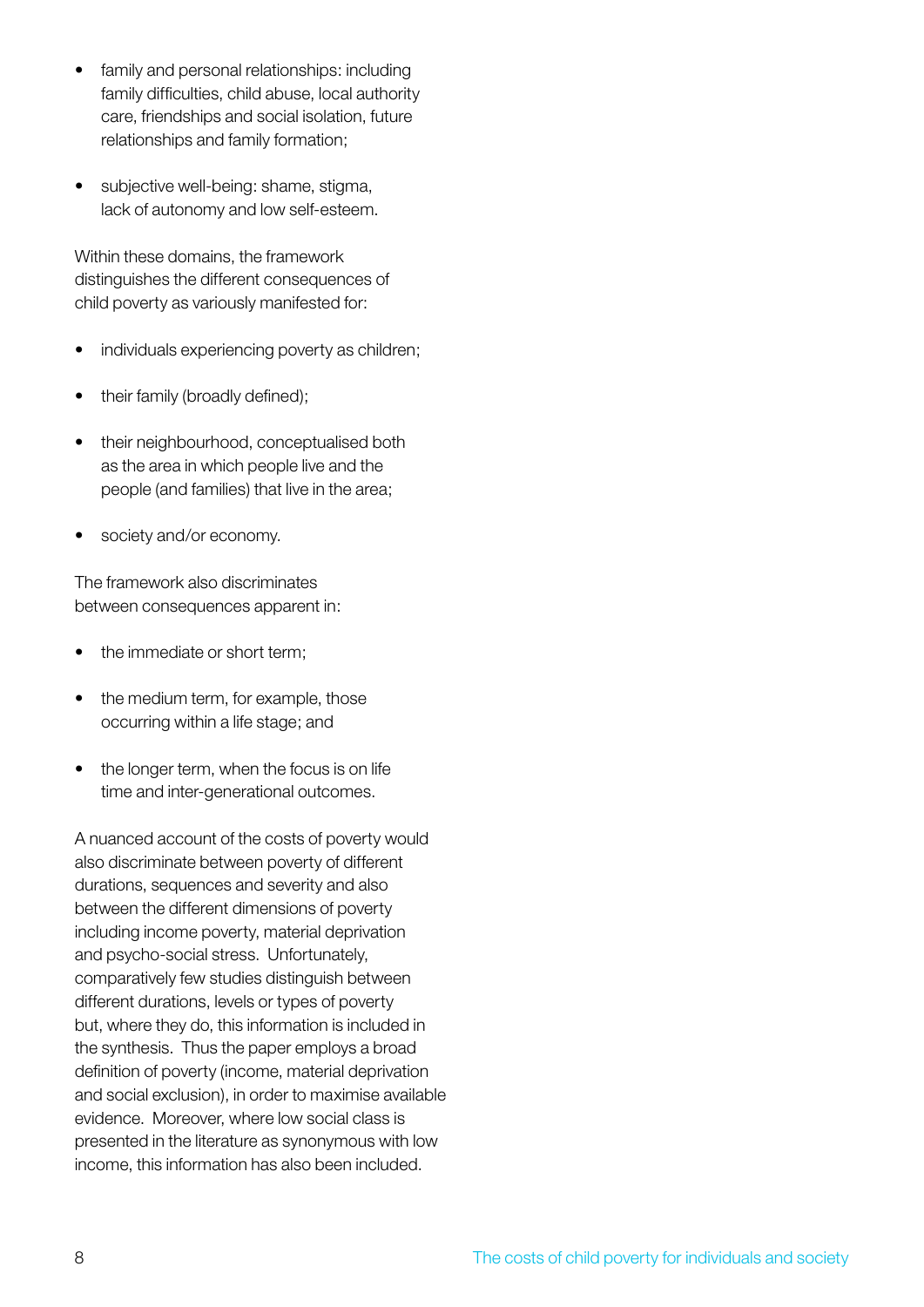# **Health**

The relationship between poverty and health inequality has been clearly established and well documented (Hirsch, 2005; Roberts, 2002). Children born into low-income households are more likely to experience developmental and health problems from birth, and to accumulate health risks as they grow older (Roberts, 2002). Although many researchers have highlighted the links between poverty and poor health (mortality and morbidity), it is important to recognise the bidirectionality of this relationship, as Wagstaff (2002) argues, 'poverty breeds ill-health, ill-health maintains poverty' (Wagstaff 2002, p. 97).

It is also important to be aware of differences in access to health services along socio-economic lines. There is much evidence that, relative to their needs, people in lower socioeconomic groups are less likely to use healthcare than their higherincome counterparts, and that they are more likely to delay seeking treatment (Le Grand in Hirsch, 2006). These differences may impact on children's health even before birth, with antenatal services and maternity care less accessible to women with very low incomes (Bamfield, 2007; Huston, 1991). Inequalities have also been identified in terms of access to mental health services, with children from low-income households in the US facing significant barriers to obtaining help with mental health problems (Gonzalez, 2005).

### **Individual outcomes**

### *Health during the antenatal period, birth and infancy*

The antenatal period is important for determining later life chances, foetal development being of particular significance as a predictor of later health, cognitive development and ability (Bamfield, 2007).1 Poverty and managing on a low income have a negative impact on maternal health and health-related behaviours (i.e. smoking during pregnancy) and therefore on foetal development (Bamfield, 2007). A study by Kramer *et al.* (2000) demonstrates that women from a manual

background are a third more likely to smoke during pregnancy than those from a non-manual background, with smoking having long been linked to problems during the perinatal period. Furthermore, poverty can result in elevated stress levels and for some expectant mothers contributes to mental health problems, both factors associated with poor pregnancy outcomes (Bamfield, 2007). Maternal stress and anxiety during the antenatal period are connected with foetal growth problems (as a result of lower uterine blood flow) and elevated cortisol levels, a consequence of high stress levels, are associated with higher rates of disease later in a child's life (O'Connor *et al.*, 2002, in Bamfield, 2007) as well as an increased likelihood that children will develop emotional and behavioural problems in early childhood (Hart, 1971, in Bamfield, 2007).

Children born into poverty are more likely to be born early<sup>2</sup> and have a low birth weight<sup>3</sup> (Bradshaw, 2002; Duncan and Brooks-Gunn, 2000; HM Treasury, 2004). In turn, premature and low birth weight babies are at greater risk of encountering problems with psychological and intellectual development, for example: 'one study found that at age three only 12 per cent of premature babies living in high-risk situations (poverty) functioned at the normal cognitive level' (Aber *et al.*, 1997, p. 473). Others (Bradley *et al.*, 1994) demonstrate that low birth weight children growing up in poverty struggle to function within normal health and developmental ranges throughout childhood (Aber *et al.*, 1997).

Infant mortality rates are also comparatively high amongst children born into poverty<sup>4</sup> (Aber *et al.*, 1997; Duncan and Brooks-Gunn, 2000; HM Treasury, 2004); a gap that appears to be increasing over time (Howard *et al.*, 2001). Again this disparity is strongly associated with the larger proportion of low birth weight infants born to low-income parents. Huston (1991) also identifies a higher incidence of sudden infant death syndrome in low-income households<sup>5</sup> and the shorter gestation periods seen amongst low-income women as causal factors. These factors are, in turn, connected to: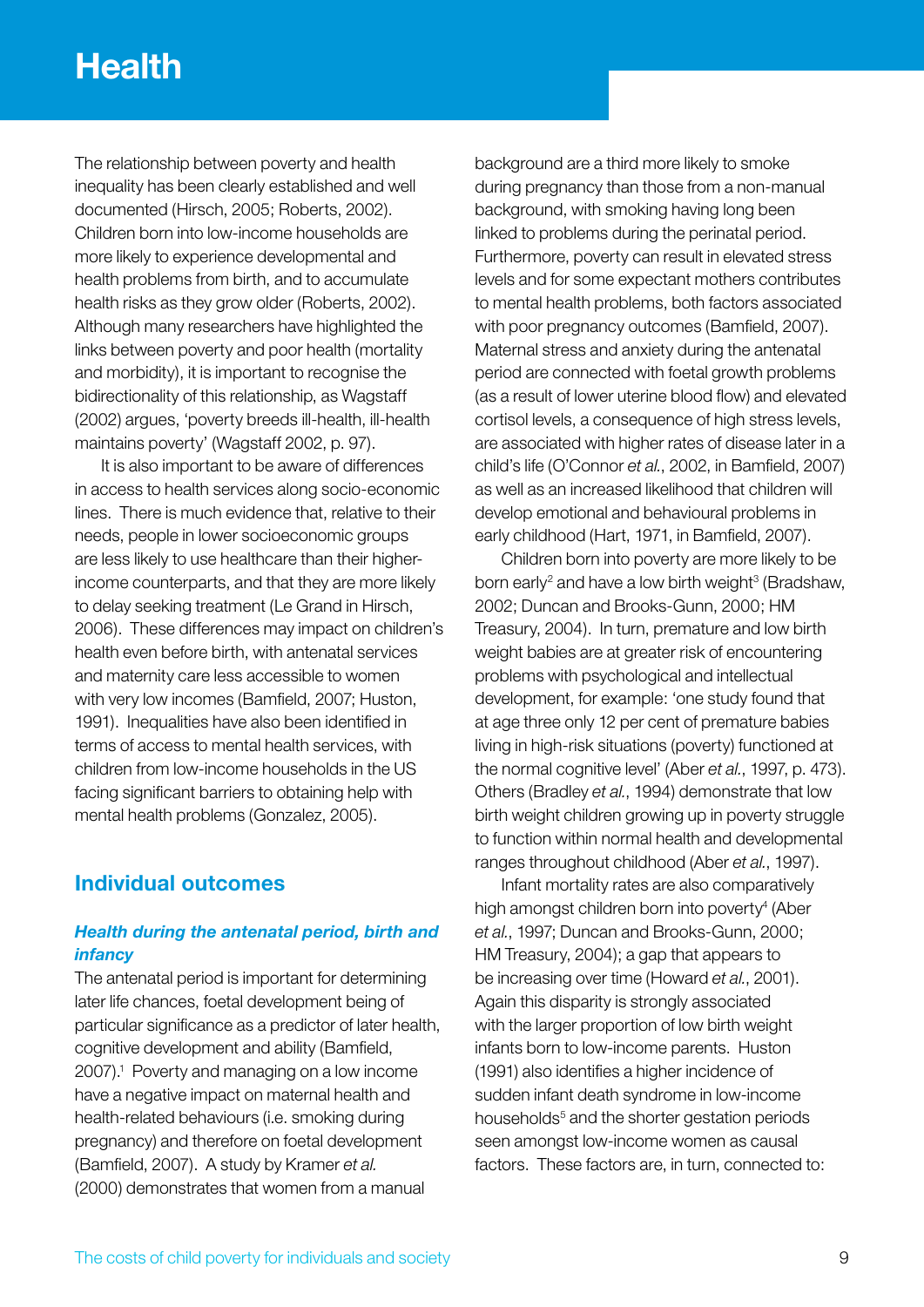- low maternal weight gain;
- obstetrical complications;
- infections:
- poor health-related behaviour (i.e. smoking);
- maternal depression; and
- a lack of adequate antenatal care (a product of difficulties with access to timely, good quality antenatal care).

Further problems for infants identified in studies of health inequality are lower rates of breastfeeding and higher rates of postnatal depression amongst low-income mothers. Breastfeeding has long been linked to improved immunity, digestive health and (more recently) better neurological development. However, a number of studies demonstrate that infants born into low-income households are less likely to be breastfed<sup>6</sup> (Mayhew and Bradshaw, 2005; Nelson, 2000; Prince *et al.*, 2006). The association identified between poverty and postnatal depression<sup>7</sup> (Mayhew and Bradshaw, 2005), may, in turn, impact on a new mother's relationship with her child and ability to manage the demands of new motherhood (Fabian Society, 2006; Mayhew and Bradshaw, 2005).

### *Health during childhood*

Low socio-economic status is strongly correlated with numerous poor child health outcomes, as well as low maternal rating of child's health (Dowling *et al.*, 2003; HM Treasury 2004; HM Treasury, 2008; Spencer, 2000) and lower self-reporting of very good or good health (HM Treasury, 2004; HM Treasury, 2008). Children living in poverty are more likely to be absent from school due to illness $<sup>8</sup>$ , to</sup> be hospitalised<sup>9</sup>, to report a long-standing illness (HM Treasury, 2004; HM Treasury, 2008) and spend more days ill in bed (Dowling *et al.*, 2003).

Children from low-income households are more likely to follow a poor, 'unhealthy' (high sugar, high sodium) diet and experience associated problems with nutrition (Bamfield, 2007; Bradshaw, 2002; Gill and Sharma, 2004; Nelson, 2000). This unhealthy diet has impacts of its own. For example,

poor nutrition can have a negative influence on the mental well-being of children (Gill and Sharma, 2004) and over the longer-term can lead to childhood obesity (Bradshaw, 2002). Indeed the relationship between poverty and childhood obesity is well established; children living in disadvantaged neighbourhoods being significantly more likely to be obese than peers living in more affluent areas. The results of one study show that at age 10/11 obesity is 10 percentage points higher in the most deprived local authorities than in the least (HM Treasury, 2008). Obesity is a particular problem during childhood as it often persists into adulthood and increases the likelihood of future health problems (see 'long-term impacts').

Connections have also been identified between poverty and other childhood health conditions: anaemia; insulin-dependent diabetes (Bradshaw, 2002); asthma (Aber *et al.*, 1997); cancer; lead-poisoning<sup>10</sup> (Duncan and Brooks-Gunn, 2000) and neuro-developmental problems (Singer, 2003). Poor dental health is also more prevalent amongst children in low-income groups (Bradshaw, 2002; Hirsch, 2006). The 2003 Survey of Children's Dental Health showed that: 'children in deprived schools have about 50 per cent more tooth decay than children in non-deprived schools' (Hirsch, 2006, p.14).

Like infant mortality, the child mortality rate is higher amongst children living in poverty. Poor children have a higher rate of accidents and accidental death<sup>11</sup> (Bradshaw, 2000; Bradshaw, 2001; Bradshaw, 2002; Fabian Society, 2006; HM Treasury, 2008; London Child Poverty Commission, 2008) and in US-based studies have been shown to be at greater risk of physical abuse or neglect from family members (Aber *et al.*, 1997; Huston, 2001) (discussed in more detail in the 'relationships' section).

### *The impact of poor housing conditions on health*

Part of the reason accidents are higher among children from low-income families is that they are more likely to live in poor housing and have fewer safe places to play (HM Treasury, 2004; HM Treasury, 2008). However, accidents are not the only negative outcome associated with deprived housing and overcrowding (HM Treasury,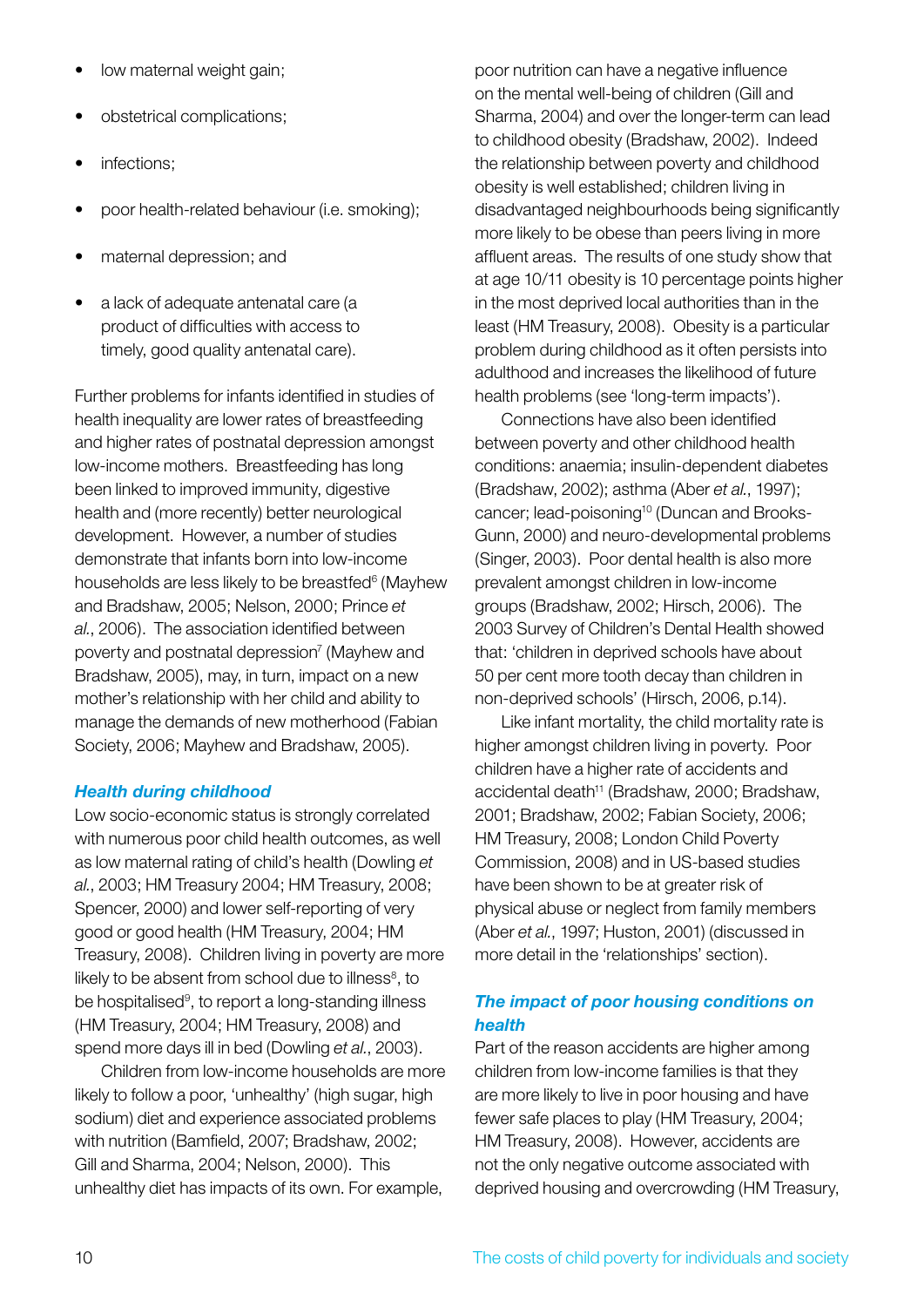2004; HM Treasury, 2008); poor housing is also connected to a whole host of childhood health problems: diminished resistance to respiratory infection; asthma (Bamfield, 2007; TUC, 2007); hypothermia (HM Treasury, 2004; HM Treasury, 2008); developmental delay; skin conditions; diarrhoea and vomiting; immune system problems; depression and stress (TUC, 2007).

Overcrowding and living in a noisy environment have been associated with poor sleep patterns (Fabian Society, 2006). Moreover, children living in disadvantaged communities are more likely to be exposed to environmental hazards, such as crime, violence and drug misuse; demonstrated to have an adverse impact on child development (Aber *et al.*, 1997). Disadvantaged communities are more likely to lack safe places for children to play outdoors, thus promoting inactivity and adding to the obesity problem, as well as reducing the opportunity to build peer relationships (see 'subjective well-being'). Homelessness, frequent moves and poor housing also contribute to poor mental health (Costello *et al.*, 2001).

#### *Mental health, cognitive and emotional development*

A large number of studies connect growing up in a low-income household to poor mental health (Bradshaw, 2001; Costello *et al.*, 2001; DCSF, 2007; Fabian Society, 2006; HM Treasury, 2008; Huston, 1991; Mayer, 2002). One such study demonstrates that children living in low-income households are nearly three times as likely to suffer mental health problems than their more affluent peers (Meltzer *et al.*, 2000). Children's mental health may also be put at risk by more punitive/physically aggressive parenting (also related to the poverty experience) (Aber *et al.*, 1997; Costello *et al.*, 2001; McLloyd, 1998).

There is also definitive evidence that poverty impacts on children's cognitive development (Aber *et al.*, 1997; Danziger and Danziger, 1995). Associations have been identified between a child's IQ and the poverty experience (see Aber *et al.*, 1997 and Potter, 2007) with low birth weight seemingly mediating this relationship (HM Treasury, 2008). Likewise, Potter (2007) highlights a connection between disadvantage and both cognitive and language delay (this in turn is connected to literacy)

(also discussed in Flores, 2004). Furthermore, there is evidence that this impact increases with the duration of the poverty experience. McLloyd (1998), for example, finds that the effect of poverty and economic stress on socio-emotional problems is heightened in cases of long-term and severe poverty. Brooks-Gunn and Duncan (1997) also report that, 'the effects of long-term poverty on measures of children's cognitive ability were significantly greater than the effects of short-term poverty' (Corcoran and Chaudry 1997, p. 61).

#### *Long-term impacts on health*

Many of the short-term health and developmental outcomes discussed above have longer-term implications. For example, low birth weight babies often experience ongoing health problems, and may be more vulnerable to cardio-vascular (Osmond, Barker and Winter, 1993) and lung disease (Wadsworth and Kuh, 1997). Slower cognitive and language development have repercussions for a child's educational experience and attainment and thus ultimately employment opportunities and labour market progression (HM Treasury, 2008). Health-related behaviours such as smoking (Bradshaw, 2002), drinking (HM Treasury, 2008; Singer, 2003) and drug use are associated with growing up in a low-income household, and may have serious consequences later in life. It has been estimated that the differences in the incidence of cancer and heart disease along socio-economic boundaries would be reduced by 50 per cent 'if smoking rates among social class V were the same as those in social class I' (HM Treasury, 2008, p.28).

Lung disease in adulthood may also be the result of prolonged exposure to air pollution and cigarette smoke, as well as recurrent respiratory infections during childhood (Strachan, 2007). Childhood obesity has a number of long-term health implications with high blood pressure, sleep apnoea and type II diabetes all associated with having been very overweight as a child (BBC, 2004).

Thus poverty creates a *'long shadow forward'*, those growing up in the poorest households being more likely to suffer poor physical and mental health at age 33 (Sigle-Rushton, 2004 in Bradshaw, 2004) and being at increased risk of severe, long-term and life-limiting illness (Dowling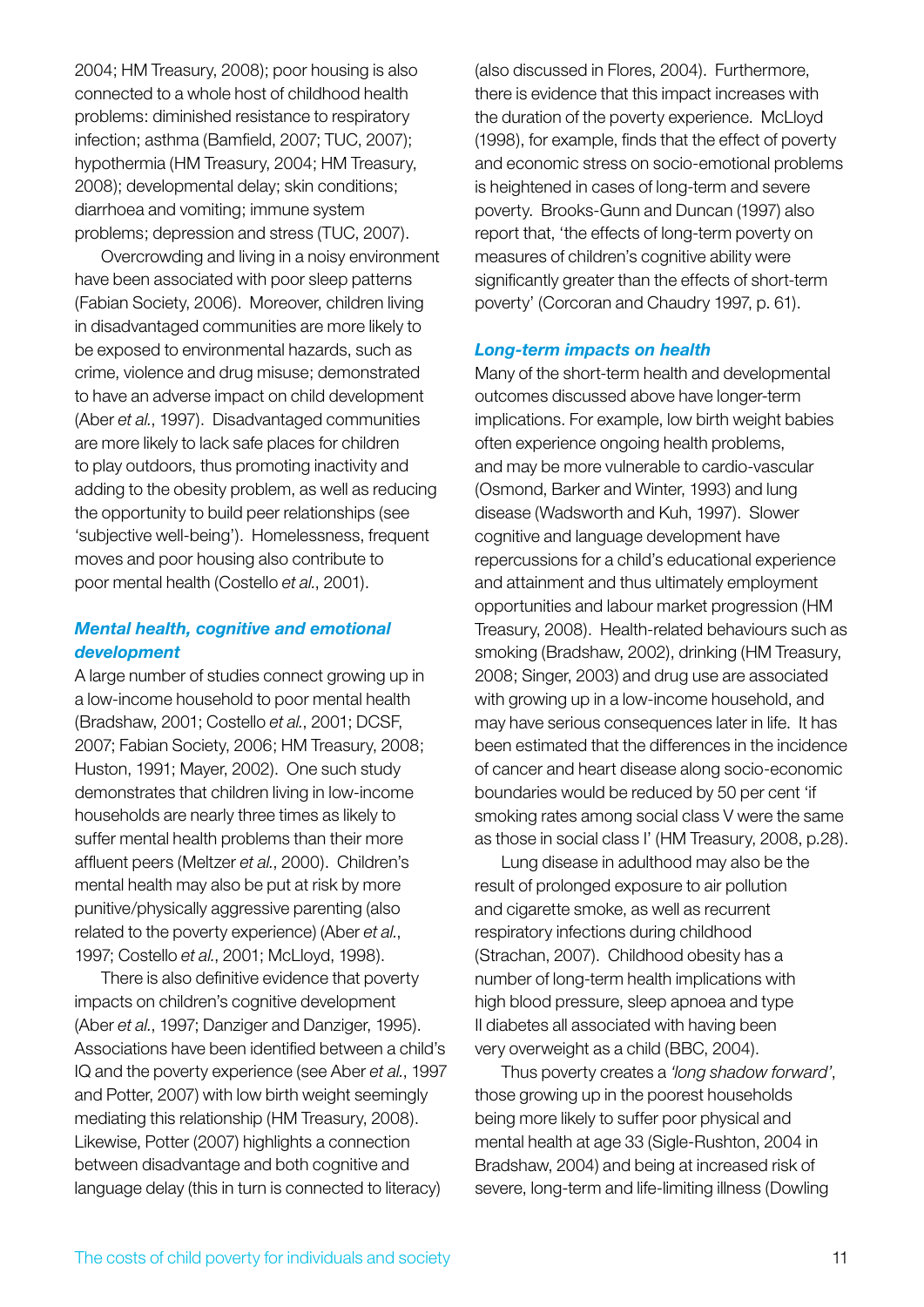*et al.*, 2003; Power *et al.*, 2000). Furthermore there is evidence of a cross-generational link, with the children of parents who had themselves grown up in poverty demonstrating lower early-age cognitive abilities (Vleminckx and Smeeding, 2003).

### **Costs for society and the economy**

The negative impact growing up in poverty has on health (more hospital admissions, low birth weight babies, higher accident rate and higher incidence of chronic conditions) has clear implications for healthcare spending, thus public finances and the economy as a whole. Some studies offer estimates of this fiscal impact. For example, Holzer and colleagues (2007) include health in their estimate of the fiscal cost of child poverty to the USA and establish that increased health expenditure and reduced value of health<sup>12</sup> amounts to more than \$150 billion or 1.2 per cent of GDP each year. In the UK, Donald Hirsch (2006b) estimates additional primary healthcare expenditure that occurs as a direct result of child poverty to be approximately £500 million<sup>13</sup>. Hirsch (2006b) also argues that rather than lower levels of access leading to reductions in spending, delay seeking medical help has a compounding effect on already poor health, ultimately leading to higher service costs.

Poor health also has costs for the economy as a result of sickness absence and lower productivity (HM Treasury, 2008). Additionally it appears these costs may be rising, for example: 'it is estimated that obese and overweight individuals currently cost the NHS £4.2 billion, and that this will double by 2050' (HM Treasury, 2008, pp. 28–9).

Alongside these estimates there has also been some investigation of what the eradication of child poverty would mean for the health of those growing up in poverty. A report by the Joseph Rowntree Foundation estimated that 'some 1,400 lives would be saved per year among those under 15 if child poverty was eradicated' (Mitchell *et al.* 2000, p. 1).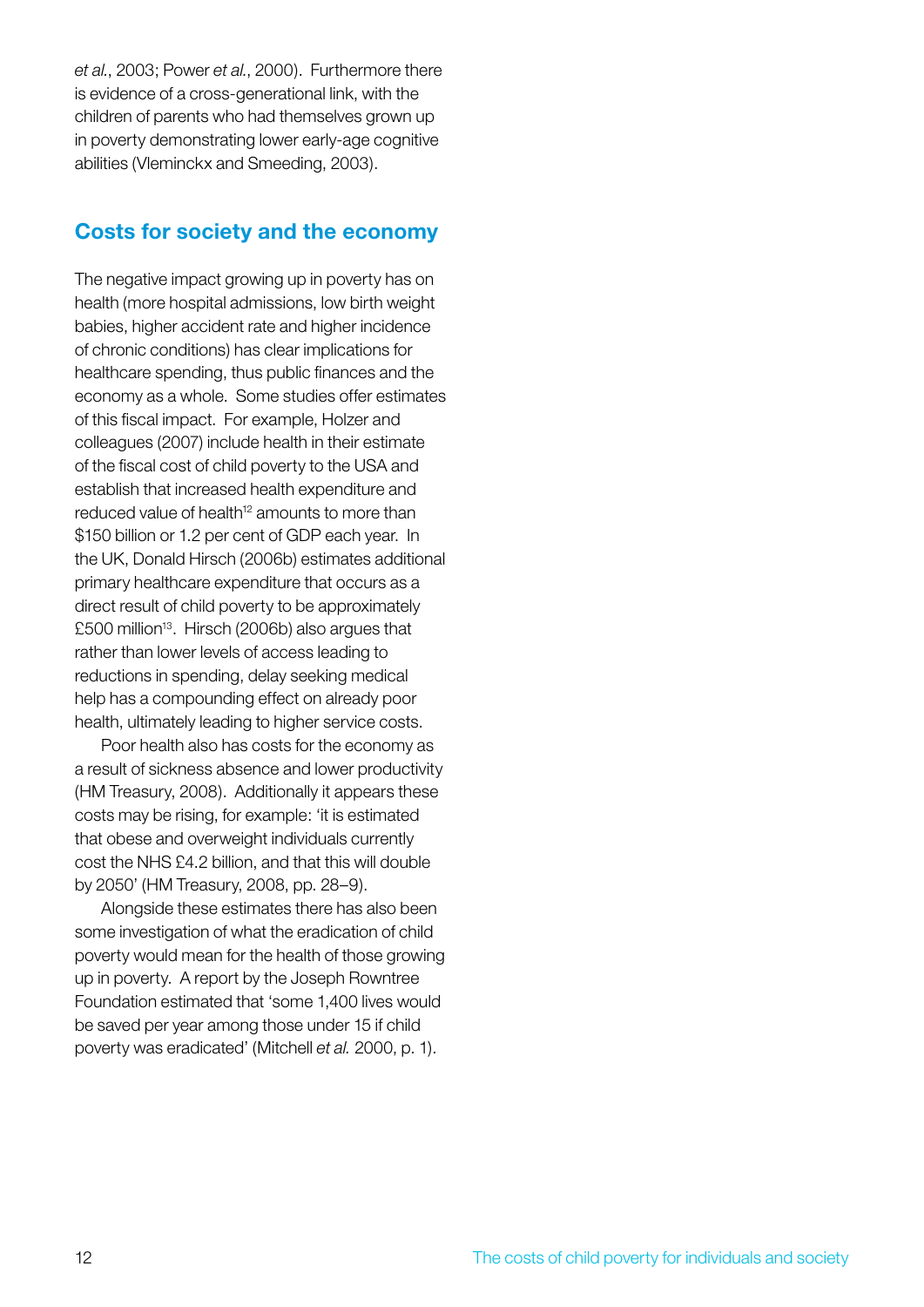A large body of evidence links child poverty with poor educational outcomes (Ansalone, 2001; Blanden and Gregg, 2004; HM Treasury, 2008). This relationship is, in part, a result of the developmental and cognitive difficulties that growing up in poverty creates for low-income children discussed in the previous section (Harker, 2006 in HM Treasury, 2008). However, other factors, such as limited access to good quality pre-school education as well as poor schooling in disadvantaged areas also have an important role to play. The following section provides a synthesis of what is known about the relationship between poverty and education, exploring children's school experience, academic achievement and the social and economic costs of negative educational impacts for the UK.

# **Individual outcomes**

#### *The educational experience and attainment*

Family background has consistently been shown to be the most important predictor of later academic success (Ansalone, 2001). Differences in educational outcomes by income and background are apparent from a young age;14 these inequalities start early and get wider (HM Treasury, 2008; TUC, 2007):

*Studies that assess children's ability over time show that those children who scored highly on tests aged 22 months, but were from low socioeconomic groups, were overtaken by children from high socio-economic groups in tests when they reached primary school.* (HM Treasury, 2008, p.26)

Children from low-income households both expect to receive lower quality schooling and anticipate worse educational outcomes (Horgan, 2007). Their aspirations for educational achievement appear to be influenced by the poverty experience (Attree, 2006). Many children living in low-income households miss out on

opportunities (both educational and social) because their parents are unable to meet the costs of trips, uniforms, musical instruments and after-school clubs (Horgan, 2007). Students growing up in low-income households have also been shown to be more likely to require remedial help or special educational needs assistance than their better-off peers (Hirsch, 2005).

Children from lower-income families spend shorter periods of time in pre-school education (Prentice, 2007), partly owing to difficulties of access and partly to expense. These lower participation rates have a knock-on effect on later academic attainment (Prentice, 2007). Children attending disadvantaged schools (those where 35 per cent or more pupils are entitled to free school meals) are less than half as likely as those attending more affluent schools to reach expected literacy standards at age 11 (Palmer *et al.*, 2003 in Hirsch, 2005).

Differences identified at primary level persist into adolescence: 'only 35.5 per cent of children eligible for Free School Meals achieve five good GCSEs compared to 62.8 per cent of other children' (HM Treasury, 2008, p. 26). Young people from low-income households leave school earlier, and are approximately six times more likely to leave without qualifications than those from higherincome households (twelve per cent and two per cent respectively) (Bynner *et al.*, 2002). These differences are also reflected in post-16 education participation rates, children of non-manual workers being over two and a half times more likely to go to university than children of manual workers (Hirsch, 2007). This naturally translates into lower levels of degree attainment; young people from low-income households are approximately three times less likely to gain a degree (or other degree-level qualification) and have lower levels of qualifications as young adults (Bynner *et al.*, 2002).

There is some evidence that chronic (severe, long-term) poverty has a more pronounced impact than less severe, short-term experiences on a number of education-related outcomes including maths and reading achievement, vocabulary and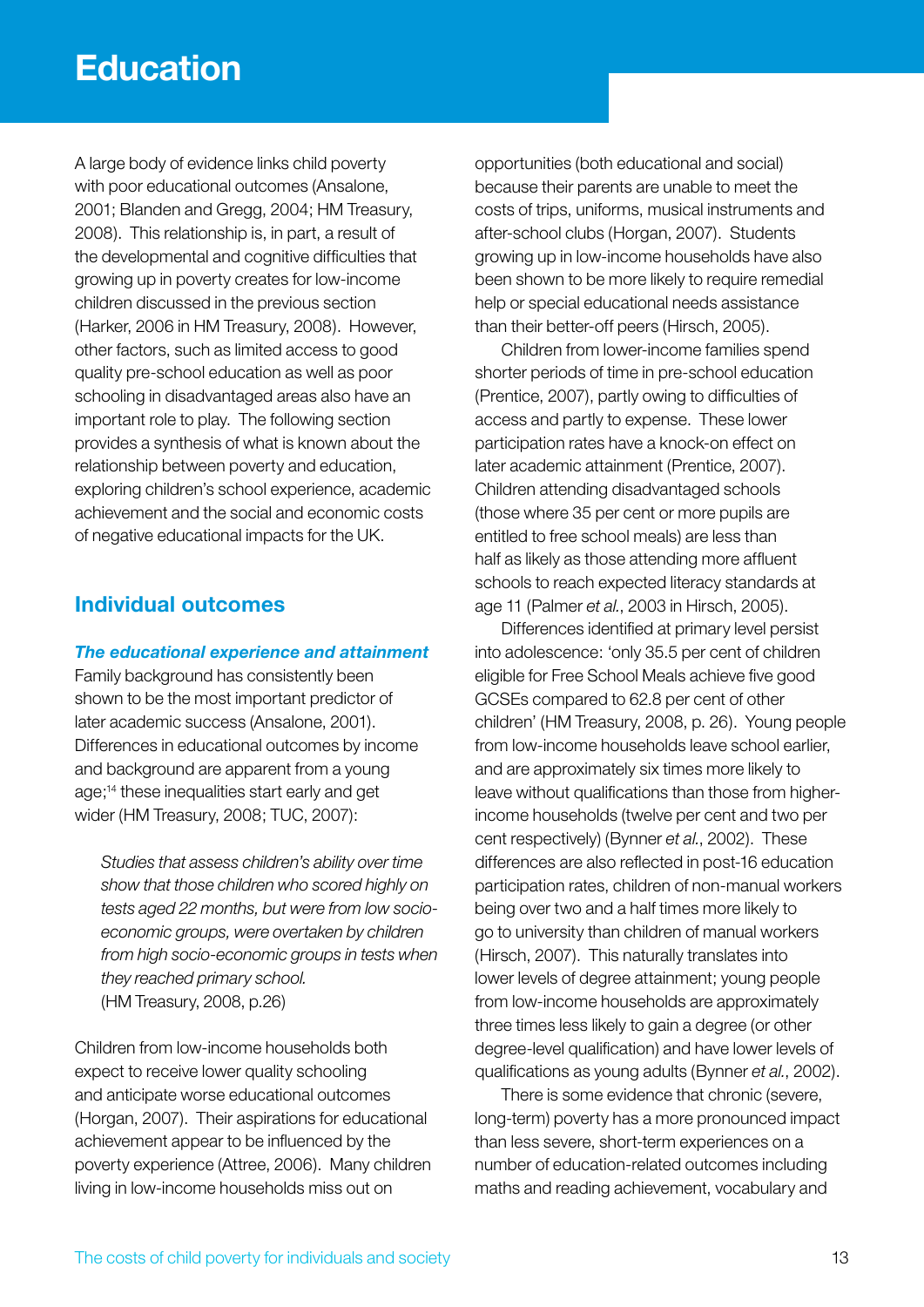verbal memory (Danziger and Danziger, 1995). Studies of the relationship between poverty and education also demonstrate that children feel poverty has an effect on school life socially and academically, limiting their involvement in school activities and the local community (Fortier, 2006).

### *The impact of the home and family on education*

Educational development and attainment are mediated by the home environment and parental interest in education (Mayer, 1997; Duncan and Brooks-Gunn, 2000), the second of these factors proving a powerful influence on children's later educational success (Blanden, 2006). When household finances are limited, parents have greater difficulty providing their children with an intellectually stimulating environment and educational toys and books (Aber *et al.*, 1997; HM Treasury, 2008), and are less able to meet the expense of good quality day-care or preschool education (Prentice, 2007). Children from lowincome households, who more frequently live in overcrowded housing than their higher-income peers, are less likely to have somewhere quiet and comfortable to study (HM Treasury, 2008).

### *Long-term impacts (education and opportunity)*

Basic skills and formal qualifications are important for entry and progression in the labour market, with low skill and education levels being strongly associated with worklessness: 'half of those with no qualifications are in employment, compared to 90 per cent of those with a degree' (HM Treasury, 2008, p. 20), and also with low pay<sup>15</sup>. Noncognitive (social and emotional) skills, important for later employment and earnings (HM Treasury, 2008), have been shown to develop less effectively in individuals growing up in poverty. Job stability and progression are also affected by poor skills, impacting on a persons' earnings capacity, in-work training being heavily directed towards higherskilled employees. Low-skilled workers are five times less likely to receive in-work training than their highly-skilled counterparts (HM Treasury, 2008).

Leaving education aged 16 into NEET status (not in education, employment or training) has been linked to later criminal activity, early parenthood,

long-term unemployment and substance misuse (TUC, 2007). Moreover, educational disadvantage is likely to be transmitted to the next generation, with the children of low-skilled parents also vulnerable to low educational attainment.

# **Costs for society and the economy**

A work-force with lower skill levels, lower educational attainment and limited aspirations reduces productivity, economic growth and a country's capacity to compete in a global economy (HM Treasury, 2008). A skilled workforce produces more new ideas, technologies and innovations, increasingly important in a global market (HM Treasury, 2008). At the same time, expanding competition and technological advances are increasing the demand for higher skilled employees (HM Treasury, 2008), leaving those with few qualifications or skills with reduced employment opportunities.

Low levels of participation in post-16 education coupled with low employment rates at ages 16–18 also generate costs for the public purse (HM Treasury, 2008). Additional lifetime costs of NEET youth are estimated to be in the region of £15 billion (£7 billion in resource costs and £8.1 billion in public finance expenses). These costs include educational underachievement, unemployment, crime, health and substance misuse (DfES, 2002). Other costs within the education domain attributable to poverty include spending on children with special educational needs (social, emotional and behavioural difficulties): an estimated £3.6 billion a year (Hirsch, 2006a).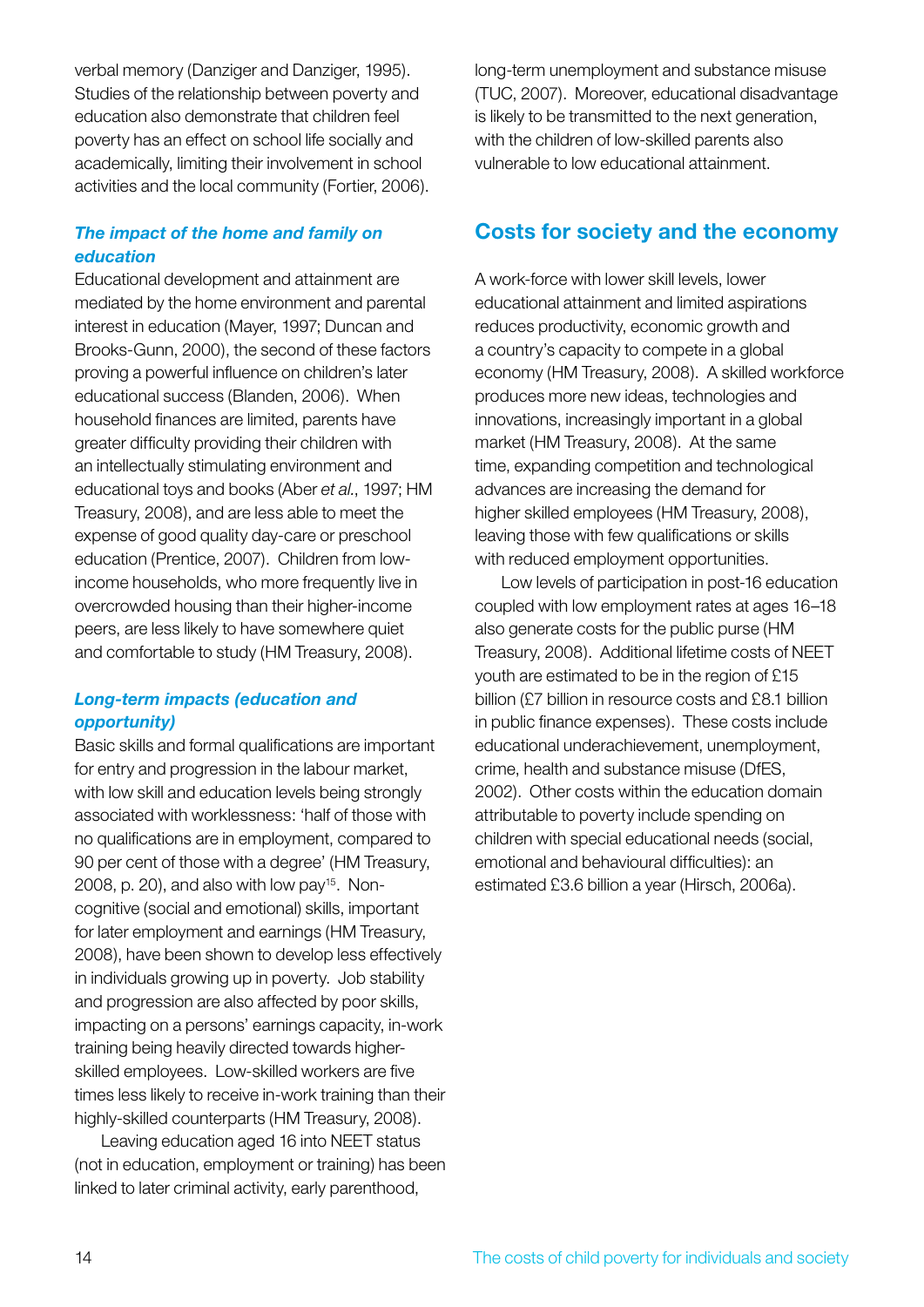# **Employment**

Perhaps one of the most significant outcomes of childhood poverty, particularly given current policy priorities, is the negative impact on later employment prospects. There is a considerable and robust literature which explores the strong relationship between growing up in a low-income (and/or workless) household and labour market participation and progression in adulthood. This literature forms the basis of the following section.

# **Individual impacts**

Young people who have grown up in low-income households are more likely than their more affluent peers to be unemployed<sup>16</sup>, working in low or unskilled jobs and to be poorly paid in adult life (Brooks-Gunn and Duncan, 1997; Bynner *et al.*, 2002; Dowling *et al.*, 2003; Fabian Society, 2006; HM Treasury, 2008; Hobcraft, 1998; TUC, 2007). The narrowing of different routes into the labour market (specifically the focus on academic qualifications to the detriment of youth training schemes) has had a negative impact on opportunities for poorly-qualified low-income youth (Bynner *et al.*, 2002). However, the relationship between employment and childhood poverty persists even when educational outcomes and background are controlled for (Bynner *et al.*, 2002; Gregg, Harkness and Machin, 1999). Research by Bynner *et al.* (2002). <sup>17</sup> This demonstrates that the 'employment penalty' (greater likelihood of unemployment for those growing up in a low-income household) has become more prominent over time. The same study also identified an 'earnings penalty', which could not be accounted for by differences in educational attainment for young people born in 1970.

Alongside this relationship is a generational one, worklessness seemingly being reproduced from one generation to the next: 'most young people from families classified as 'no work/unclassified' are not in education, employment or training when they are 16' (TUC, 2007, p. 5). The cause of this intergenerational reproduction is widely

debated. Whilst some see the poverty experience at the heart of this cycle, others (primarily those working in the US) adopt a 'role model' perspective, proposing that negative employment outcomes stem from the model parents are setting for their children: 'communicating [un] favourable cultural norms' (Mayer, 1997; Bradbury, 2003). Mayer (1997) for example, argues that exposure to the behaviour of parents who lack the desired qualities and skills necessary for active involvement in the labour market creates children who are predisposed to worklessness.

# **Costs for society and the economy**

Unemployment is inefficient; to have a significant proportion of the population out of work is detrimental to the country's economy, reducing both productivity and competitiveness (HM Treasury, 2008; Prince's Trust, 2007). Moreover, young people who are not in employment or education (NEET) are costly to the economy in the form of worklessness benefit expenditure (also see 'Education'). UK-based research (Hirsch, 2006a) highlights the knock-on effects of lost taxes and additional benefit payments for those growing up in poverty and suffering the corresponding employment disadvantage:

*The fiscal costs of labour market outcomes for those who are not in education, employment or training aged 16–18 are estimated at above £10 billion over the lifetime of a two-year cohort.* (Hirsch, 2006a, p. 24).

Other UK-based research estimates the cost of unemployment at upwards of £90 million a week (Prince's Trust). Whilst a study conducted in the US (Holzer *et al.*, 2007) estimates lost productivity and reduced economic output (as a direct result of child poverty) at 1.3 per cent GDP, or approximately \$170 billion per year.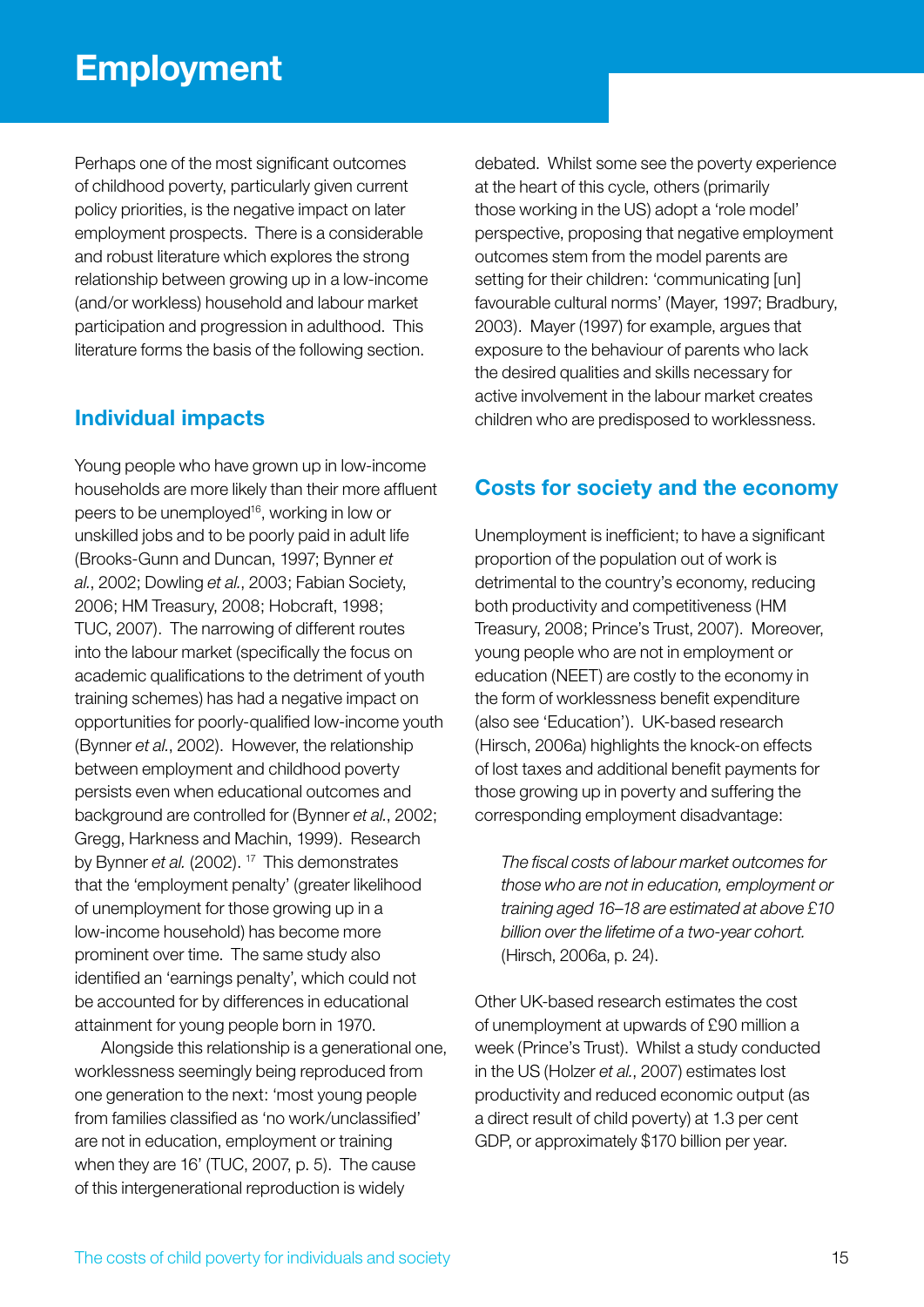The following section is focuses on the relationship between childhood poverty and behavioural outcomes, paying particular attention to participation in (youth) crime and health-related behaviours. Whilst this is an area where much has been written, no doubt as a result of its policy significance and high social costs associated with behaviours (particularly crime), there is ongoing debate as to the 'true' impact of growing up in poverty on later behaviour. Although these debates are synthesised below, this review does not assume the correctness of one viewpoint over another.

# **Individual outcomes**

There is a large body of literature exploring the associations between childhood poverty and a number of negative behavioural outcomes. These outcomes affect individuals at various life stages, pre-school to adulthood (as well as inter-generationally).

Problems have been identified in very young (pre-school) children18, those growing up in low-income households having a considerably greater likelihood of parent-reported behaviour problems than their more affluent counterparts (Duncan and Brooks-Gunn, 2000). Behavioural difficulties are also more likely to occur in schoolage children living in poverty (Danziger and Danziger, 1995; Singer, 2003), with these children being of greater likelihood of being excluded from school (Bradshaw, 2002). Risk-taking behaviour is also higher amongst children growing up in a poor household (London Child Poverty Commission, 2008), as is aggressive behaviour, particularly amongst girls (Chase-Lansdale, Kiernan and Friedman, 2004). Later (adolescent/ adult) outcomes include involvement in crime (Brooks-Gunn and Duncan, 1997), health-related behaviours and suicide (Exeter and Boyle, 2007).

There is, however, much debate over whether (youth) crime can be considered a product of childhood poverty with authors such as Bradshaw finding no causal association between the two factors<sup>19</sup> and others, Brook-Gunn and Duncan (1997) for example, identifying a strong relationship.20 Here it appears that context may be important, with US-based studies being more likely to identify a direct relationship between poverty and crime and UK-based research highlighting the complexity of the association.

*Poverty can lead to an increased risk of being a perpetrator of crime and antisocial behaviour. However, it is not a direct link; other factors associated with being a perpetrator, such as parental depression and family conflict, can mediate the effects.* (HM Treasury, 2008, p. 29)

Whilst the 'causality' debate is ongoing, it is important to recognise that most children raised in poverty do not become involved in crime (HM Treasury, 2008). However, there are certainly higher victim<sup>21</sup> and fear of crime rates among those living in disadvantaged areas. The perpetrators of crime have also been shown to be more likely to be the victims of crime (HM Treasury, 2004, HM Treasury, 2008).

Other behavioural impacts have also been associated with the experience of childhood poverty, for example, smoking, drinking and drug use (Hirsch, 2006b; Singer, 2003) (see 'Health'). Again this relationship is contested, with Bradshaw (2002) arguing that 'alcohol consumption… and use of drugs are not associated with poverty' (p. 136). The relationship between poverty and suicide, however, is not subject to the same debate (Bradshaw, 2002; Bradshaw, 2001; Bradshaw, 2000; Exeter and Boyle, 2007) and is closely associated with the higher incidence of mental health problems amongst those growing up in poverty (see 'Health' for a discussion of this relationship).

#### *Long-term impacts of involvement in crime*

Being involved in criminal activity whilst young has been shown to have a negative impact on later life chances. Young offenders are less likely to achieve educationally, their employment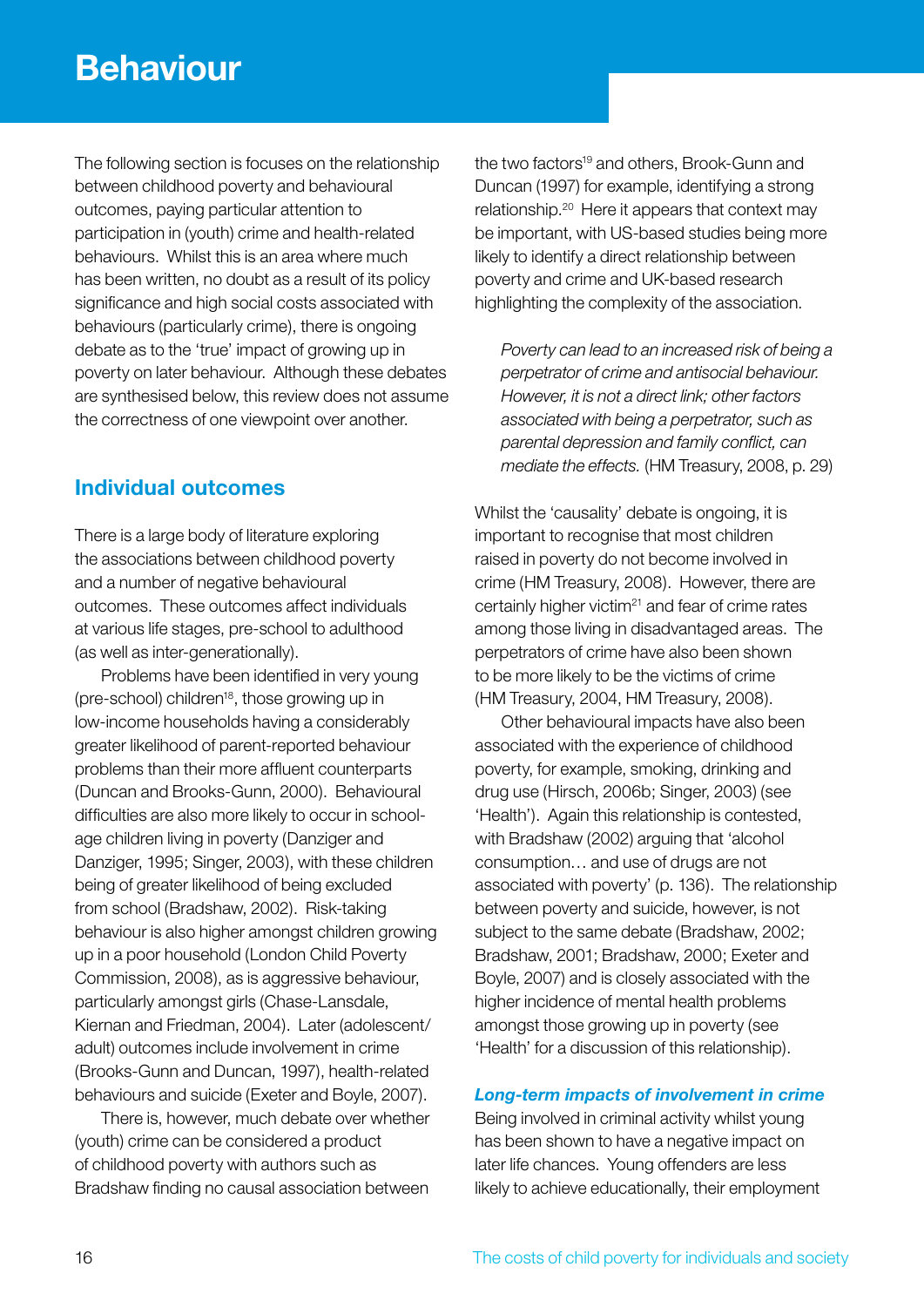prospects are lower and young women more likely to have a teenage birth (all factors connected with child poverty, thus involvement in crime can produce a cumulative effect) (The Prince's Trust, 2007). Furthermore, the children of young offenders are more likely to live in poverty themselves, reinforcing the 'cycle of poverty' (HM Treasury, 2008; The Prince's Trust, 2007).

### **Community outcomes**

Residents of disadvantaged communities are both more likely to be exposed to crime and to be a victim of it. In 2006–07 the percentage of adults who had witnessed a crime was 9 per cent higher (29 per cent) among those living in disadvantaged neighbourhoods than their counterparts living in less-disadvantaged areas (HM Treasury, 2008). High crime and fear of crime rates have a negative impact on residents' feelings about the area they live, reduce trust, and limit community activity (Brooks-Gunn *et al.*, 1997). Additionally, children who are exposed to crime are more likely to experience emotional and behavioural difficulties as a direct result of this exposure (HM Treasury, 2008).

# **Costs for society and the economy**

The social impacts of crime are substantial and far-reaching. Victims face considerable costs, their property having been stolen, destroyed or damaged; time costs are incurred in dealing with its practical, physical and emotional impacts:

*In addition, protecting against crime can incur costs such as defensive expenditure or measures to reduce the consequences of being a victim, such as insurance.* (HM Treasury, 2008, pp. 29–30)

The direct financial costs of youth anti-social and criminal behaviour include: the youth justice system, with those convicted and sentenced costing between approximately £6,000 (noncustodial) and £21,000 (custodial) for a six month sentence<sup>22</sup>; pupil referral units and other school-related services, costing an average

of £10,000 per student per year (three times the cost of educating an average student) and substance misuse services (Hirsch, 2006b).

*The National Treatment Outcome Research Study has produced estimates that among a group of 500 people being treated for drug misuse over a four-year period, treatment costs an average of about £15,000 each. By far the biggest component of the estimated economic effect of this treatment was the saving of £54,000 per participant in reduced crime, including the averted costs to victims.* (Hirsch, 2006b, p. 16)

Other estimates of the costs of crime to the economy have also been proposed. In Britain, the Prince's Trust (2007) approximate these  $costs<sup>23</sup>$ (focusing specifically on youth crime) at one billion pounds each year. In the US, Holzer and his colleagues (2007) estimate the additional costs of crime created by child poverty $24$  to be in the region of \$170 billion per year or 1.3 per cent GDP.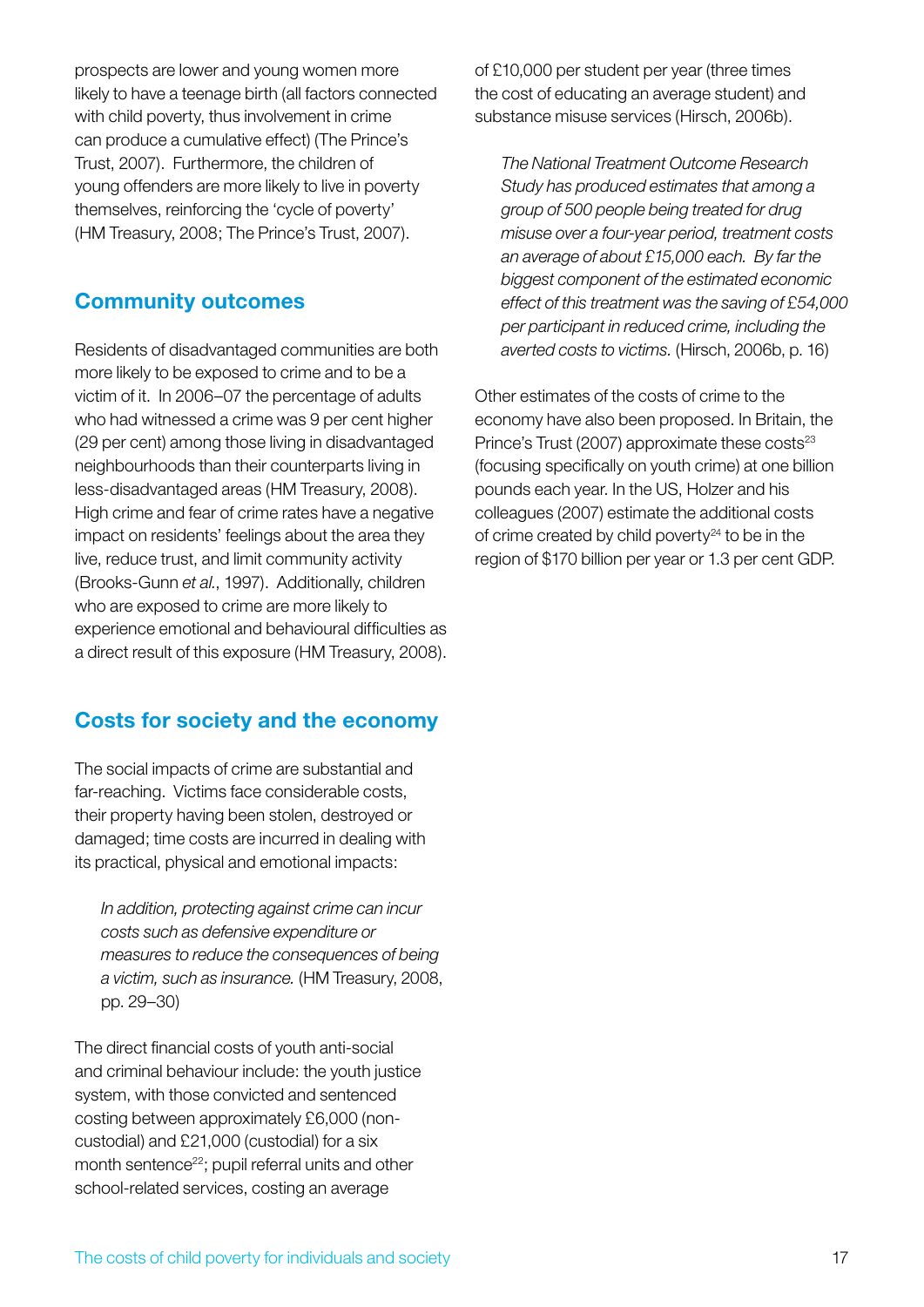# **Finance**

The following section is concerned with the intergenerational transmission of poverty; the likelihood that the children of poor parents will themselves grow up to be poor adults, irrespective of other factors such as educational attainment. Although there has been considerable research interest in this area, many studies have been conducted using US data, which may not be applicable in the UK, thus UK studies have been prioritised.

The second subsection, 'Costs for society and the economy' moves away from this focus on the intergenerational transmission of poverty, the impacts of which are primarily individual (although undoubtedly impact on the productivity and economic well-being of the country as a whole), to focus on the overall cost of childhood poverty.

### **Individual outcomes**

### *Long-term impacts: the intergenerational transmission of poverty*

The impact of a childhood spent in poverty, such as the detrimental effect on health and educational attainment, increases the likelihood that, like their parents, children will face poverty and material deprivation later in life (HM Treasury, 2008). Indeed 'most people remain in the same quarter of the income distribution as their parents' (CPAG, 2002, p. 18). Men in manual occupations are significantly less likely to move up the 'occupational ladder' than their non-manual counterparts (Such and Walker, 2002). Childhood poverty is also related to low earnings in adulthood (see 'Employment'): 'men and women with at least one poverty indicator during childhood are more likely to have low earnings at age 30 than their counterparts with less evidence of child poverty (odds 1.48:1 for men and 1.41:1 for women)' (Sigle-Rushton, 2004, p. 38). Earnings and income deficits appear to increase with the duration of the poverty experience (Brooks-Gunn and Duncan, 1997).

Living in a financially constrained environment as a child has been shown to lower the likelihood

of financial success in adulthood (Vleminckx and Smeeding, 2003). This relationship remains even when other potentially influential factors are accounted for (Jenkins and Siedler, 2007). Causality, however, is far more difficult to establish, with some studies indicating generational determinism and others finding no causal link (Jenkins and Siedler, 2007). A review by Such and Walker (2002) also highlights difficulties encountered unpacking the processes that underlie the intergeneration transmission of poverty, concluding that although: 'repeated patterns of deprivation are found in successive generations', this does not occur 'to the extent that causal observation might suggest' (p. 190).

A relationship has also been identified between childhood poverty and living in social housing as an adult, with studies by Hobcraft and Kiernan (2001) and Sigle-Rushton (2004) both demonstrating a strong link between these two factors:

*Relative to their counterparts with less evidence of poverty, women with at least one poverty indicator have an odds ratio of 1.50:1. For men, the odds ratio associated with at least one low household income observation during childhood is 2.02:1.* (Sigle-Rushton, 2004, p. 47)

# **Costs for society and the economy**

The estimates of the cost of child poverty have been discussed by domain in the sections above. Here they are brought together as a total cost for the economy. It should be remembered that individual estimates vary according to their source (and, of course, the country under discussion). It is also important to be aware that these estimates are subject to various assumptions and may be based on impact estimates that do not take full account of all possible explanatory variables.

Only a very small number of studies have produced estimates of the overall cost of child poverty in OECD countries. The TUC (2007) produced one such figure for the UK, estimating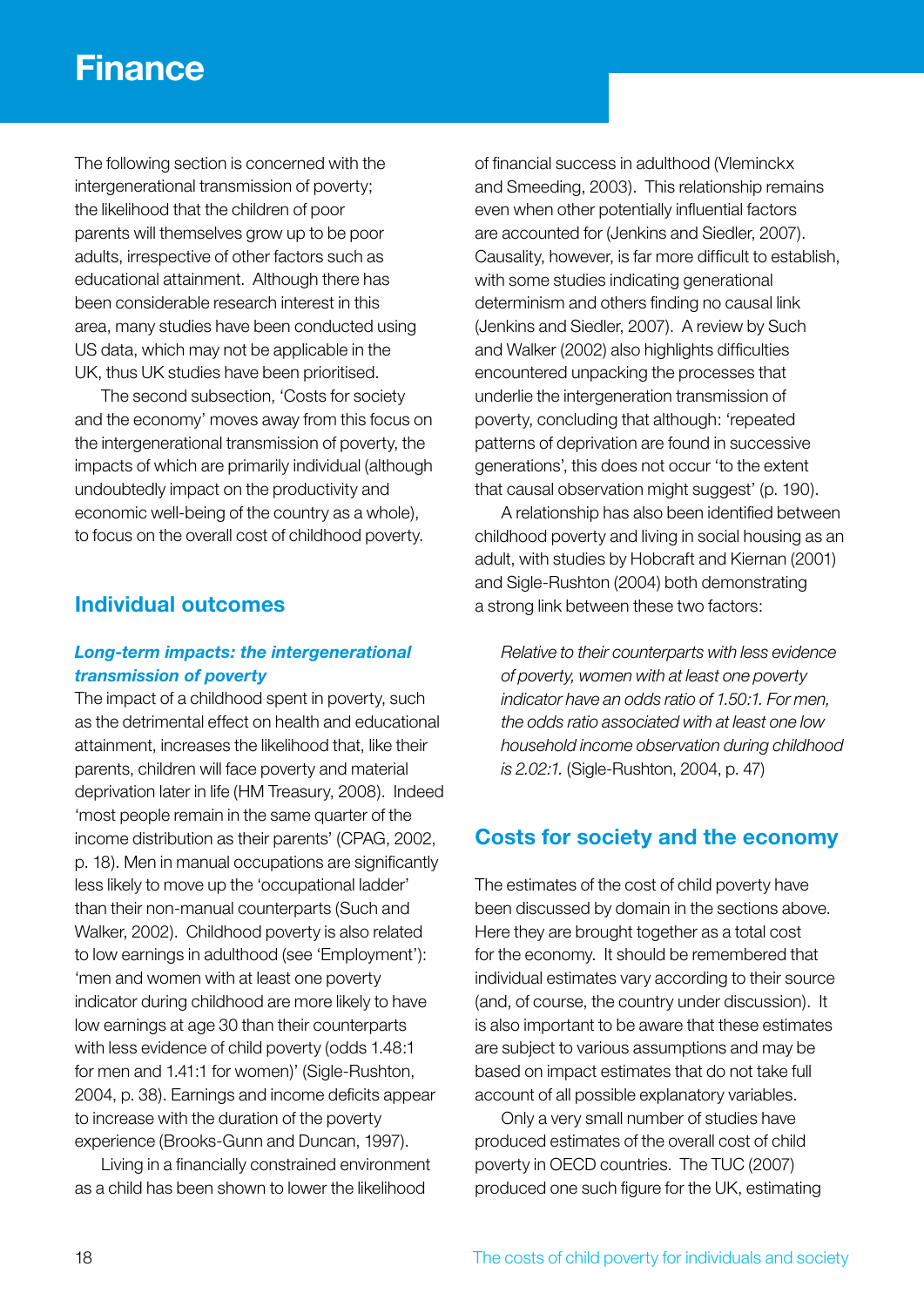that the impacts of childhood poverty cost the country in the region of £40 billion a year (£640 per capita, or more than £2,500 a year for a family of four). This estimate includes £13 billion for reduced productivity and economic output, £13 billion for the higher costs of crime and £12 billion for the costs of poorer health (TUC, 2007). Hirsch (2008) estimates the extra cost of services associated with child poverty in Scotland to be (very broadly) in the range £0.5–0.75 billion:

*The overall cost of NEETs could add up to roughly a further £1bn a year, although not all of this phenomenon can be attributed to child poverty. Conversely, to reduce child poverty using income transfers would in the first instance cost roughly £4000 to £5000 per child – the equivalent of £1 billion for all Scottish children in poverty.* (Hirsch, 2008, p. 1)

Holzer and colleagues (2007) estimate the cost of child poverty to the USA to be in the region of \$500 billion a year or 4 per cent of GDP. This estimate includes: reduced productivity and economic output amounting to 1.3 per cent GDP; raised costs of crime of 1.3 per cent GDP and raised health expenditure and reduced value of health of 1.2 per cent GDP. As Holzer asserts, when viewed from an economic perspective, expenditures targeted at reducing child poverty can be viewed as a fiscal investment, producing returns for society 'in the form of higher real gross domestic product (GDP), reduced expenditures on crime or health care problems, reduced costs borne by crime victims or those in poor health, and improvements in everyone's quality of life' (Holzer *et al.*, 2007).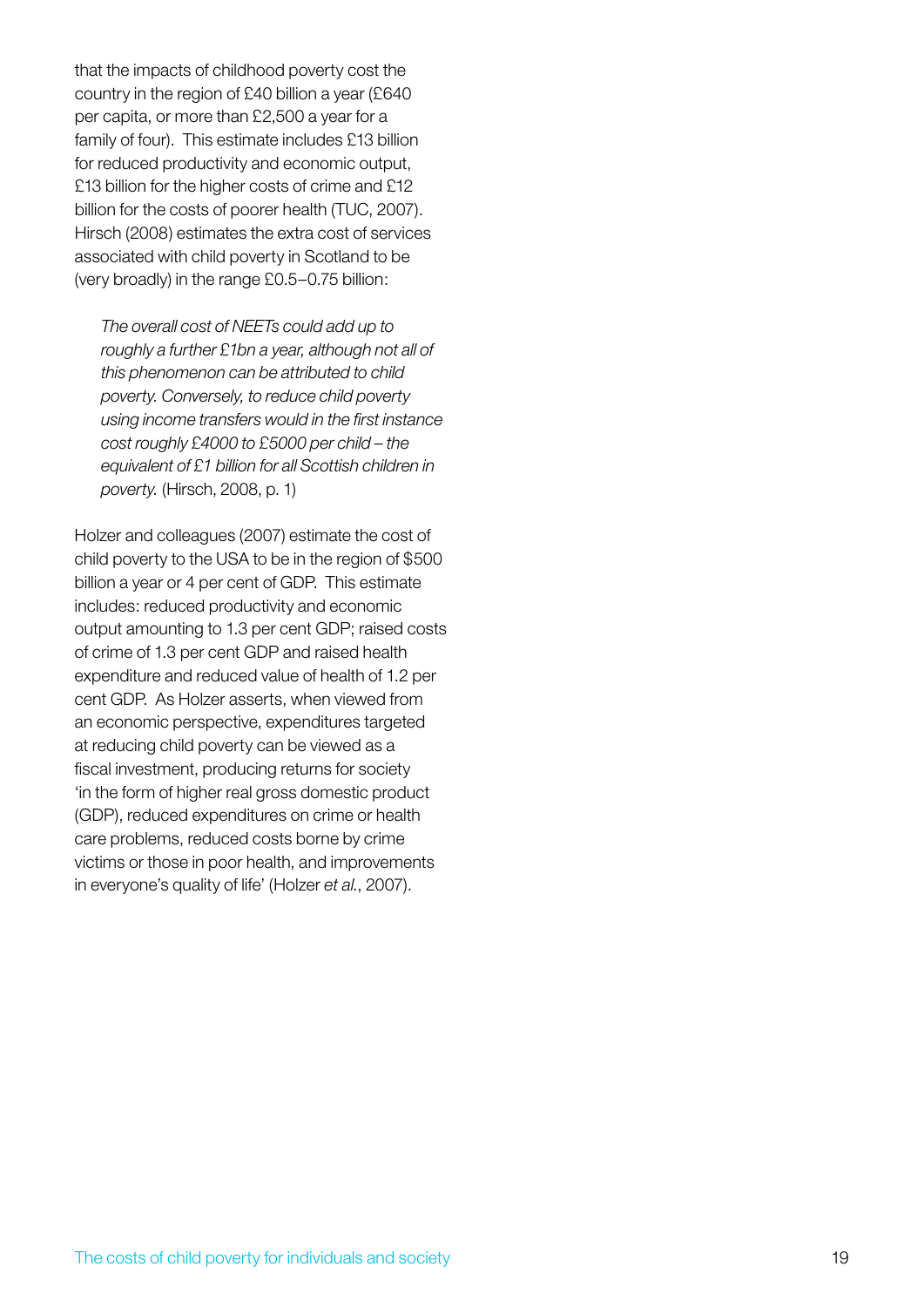# **Family and personal relationships**

The association between childhood poverty and family relationships is complex, being interpreted in some studies as an outcome and in others as a mediator; good relationships buffering children from the negative impacts of poverty, bad ones reinforcing or even creating negative impacts of their own. Both these perspectives are included in this section, which includes a synthesis of the literature concerned with children's relationships outside their own family as well as in adult life.

# **Individual and family outcomes**

Living on a low income makes good family functioning more difficult and can affect the quality of parent-child relationships (Barnardo's, 2004; Fabian Society, 2006; Hirsch, 2005; Russell *et al.*, 2008). Although much has been written on the relationship between poverty and stress and mental health as well as the impact of these problems on parenting (Aber *et al.*, 1997; Duncan and Brooks-Gunn, 2000; Fabian Society, 2006; Russell *et al.*, 2008), the connection between poverty and parenting is complex and often misunderstood (Katz *et al.*, 2007).

Whilst there is consistent evidence that poverty can impact on parents' ability to manage stressful events (Fabian Society, 2006), more contested associations have been made between poverty and physically punitive parenting practices (see Aber *et al.*, 1997; Costello *et al.*, 2001, Mayer, 2002; McLloyd, 1998) and higher rates of child abuse and neglect<sup>25</sup> (Aber et al., 1997; Besharov and Laumann, 1997; Bradshaw, 2001; Bradshaw, 2000; Duncan and Brooks-Gunn, 2000; Huston, 1991; McGuinness and Schneider, 2007). Much of this literature relates to the US context (Bradshaw being an important exception).

*Research results suggest that owing to the chronic stress of poverty, parents are more likely to display punitive behaviors such as shouting,* 

*yelling, and slapping, and less likely to display love and warmth through cuddling and hugging. This is especially true when poor parents themselves feel they receive little social support.* (Aber *et al.*, 1997, p. 476)

There has also been considerable research interest in the relationship between poverty and contact with child protection services and the placement of children away from their parents (Barth *et al.*, 2006; Besharov and Laumann, 1997; McGuinness and Schneider, 2007; Moraes *et al.*, 2006). A correlation has been identified between children being removed from their parents' care and the family's income (Barth *et al.*, 2006), those living in 'unsafe' housing in urban areas (Moraes *et al.*, 2006) and the very young being the most at risk of being taken into care (Barth *et al.*, 2006).

Mayer (1997) argues that parenting and parental characteristics are a greater influence on later child outcomes than the poverty experience, placing considerable emphasis on the importance of parents as role models. Brooks-Gunn and Duncan (1997) highlight the importance of parenting and the home environment for mediating the effects of poverty on children growing up in the US. However, comparatively little is known about the relationship between parenting and poverty in the UK and despite the message of some of the US-based research there is considerable debate as to the extent and direction of the effect of parenting in the child poverty-outcomes relationship (Katz *et al.*, 2007).

Thus evidence about parenting in poverty is complex, and at times, contradictory. It is unclear to what degree parenting difficulties are a consequence of poverty and/or a contributory factor in children's poorer outcomes and it is difficult to know how to separate them. As Katz *et al.* (2007) explain, parents living in poverty are more likely to suffer from: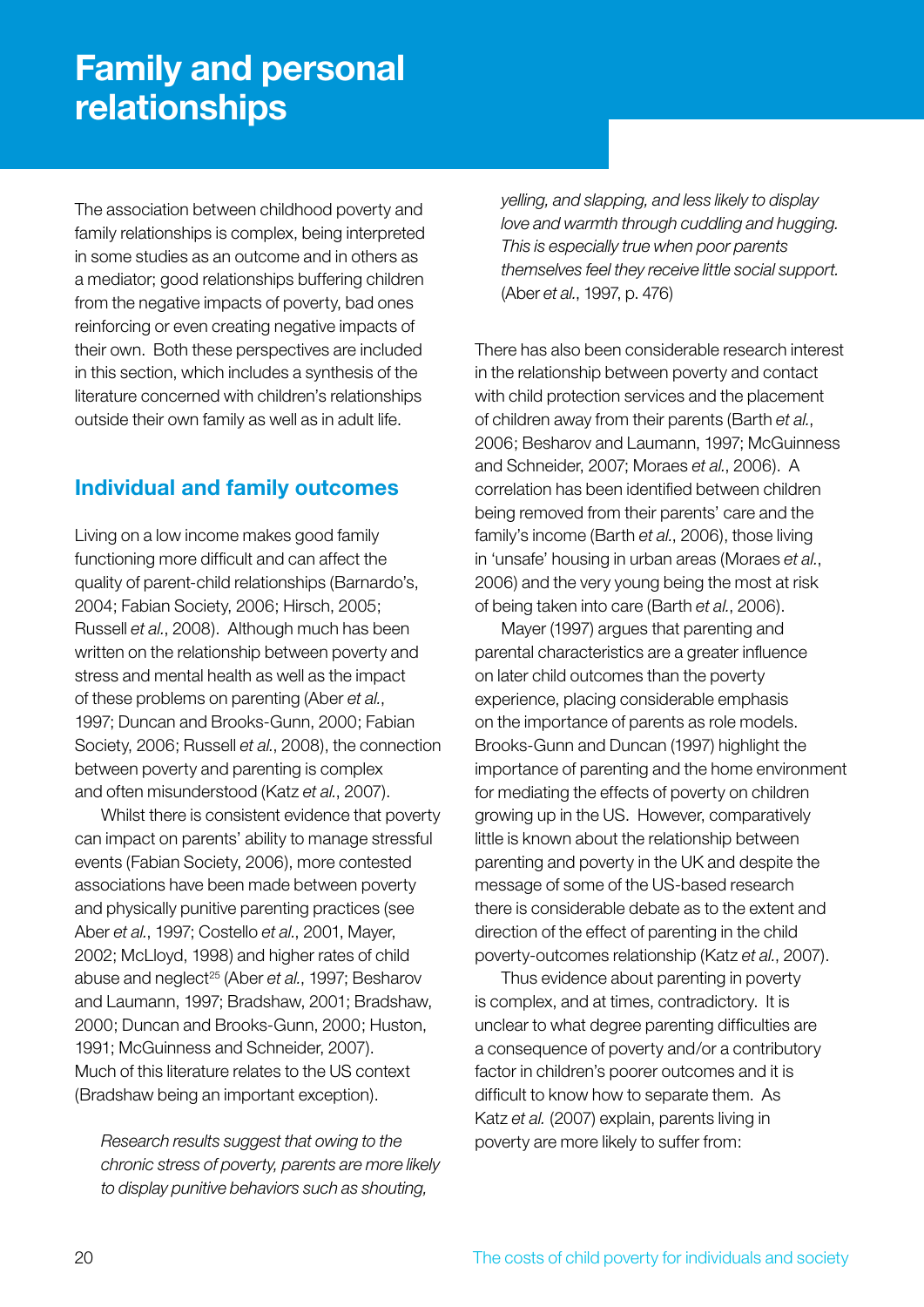*Low levels of education and few qualifications, lack of access to jobs and services, isolation, mental and physical ill health and domestic violence. These factors may act independently of each other but are also likely to interact, so that disaggregating their effect on parenting – and on outcomes for children – is extremely challenging.*  (Katz *et al.*, 2007, p. 1).

What is clear, however, is that parents themselves feel that poverty affects their ability to care for their children:

*Parents uniformly identified poverty as the primary barrier to their capacity to provide adequate care for their children… Parents accepted personal responsibility for their economic and parental failings, equating no income with bad parenting. Depression and despair associated with poverty were acknowledged to impair parenting and increase self-doubt about parenting capacity.* (Russell, 2008, p. 83)

### **Individual outcomes**

### *Personal relationships*

Forming friendships can prove more difficult for children living in low-income households; partly as a result of the stigma they feel stems from their income status (HM Treasury, 2008). Likewise, maintaining friendships can prove challenging because limited family resources mean that it is more difficult to entertain children's peers in the family home, limiting opportunities for social contact (Barnardo's, 2004). Moreover, problems with social contact may be reinforced if the child lives in an area with few accessible, safe 'informal spaces' to meet or inexpensive leisure facilities (Wager *et al.*, 2007). Difficulties with peer relationships are highly problematic as they not only impact on a child's well-being in the short term (Hirsch, 2005) – friendships being an integral protective factor in helping children manage negative experiences (HM Treasury, 2009) – but limit the development of social capital, an important driver of adult social inclusion.

#### *Long-term impacts*

Aber *et al.* (1997) highlight the importance of a stable home environment for children's development and mental well-being, suggesting that if punitive/ aggressive parenting persists over time it will have a negative influence on the emotional attachment of the child to the parent, and that this, in turn, may result in problems with behaviour; aspirations (goal orientation); self-confidence and social competence. The importance of parent-child interaction for child development, and parental interest in education for future academic attainment (Blanden, 2006), mean parenting has a strong impact on medium and long-term outcomes for individuals.

Associations have also been identified between the timing of, and preferences surrounding, family formation and family income. For example, growing up in poverty has been linked to lone parenthood<sup>26</sup> (Blanden and Gibbons, 2006; Gregg *et al.*, 1999; Sigle-Rushton, 2004), and disinclination towards marriage (Ermisch *et al.*, 2001). Moreover, the experience of childhood poverty is connected to a substantially raised likelihood of adolescent pregnancy and childbearing (Hobcraft and Kiernan, 2001; Sigle-Rushton, 2004). This association is especially strong for those living in a workless household between the ages of 11 and 15 (HM Treasury, 2008). Both Hobcraft and Kiernan (2001) and Sigle-Rushton (2004) have conducted good quality quantitative studies which explore this relationship. Both studies produce similar results, demonstrating that women growing up in poverty are approximately 60 per cent more likely to have a child whilst still a teenager. Additionally, Hobcraft and Kiernan (2001) found that 'the greater the level of poverty experienced during childhood the more likely was the woman to have become a teenage mother' (p. 500).

The relationship between poverty and young motherhood is important because an early birth can have a negative impact on the mother's health and life chances, as well as those of her child, the children of teenage parents being considerably more likely to experience poverty as adults (HM Treasury, 2008).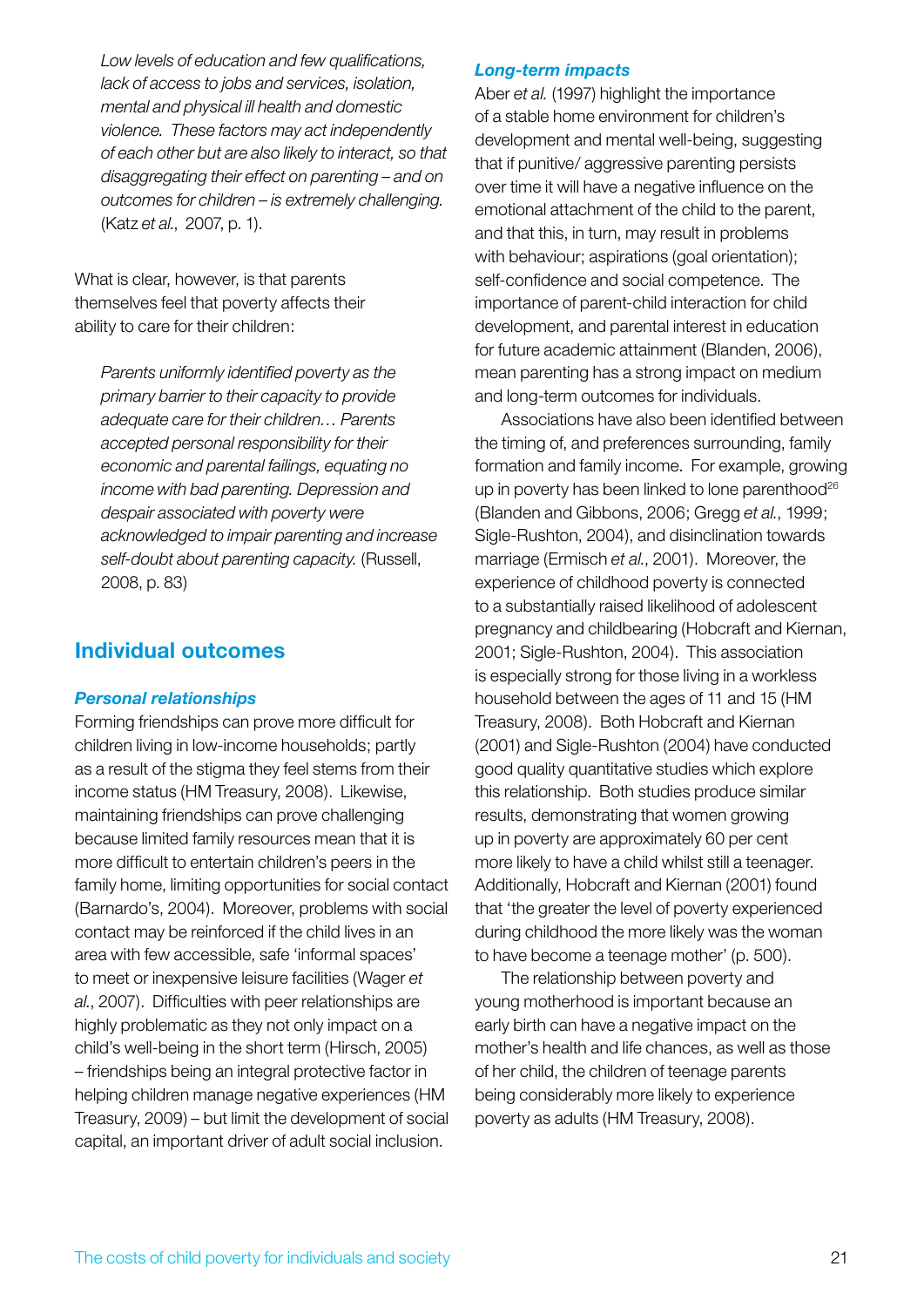### **Community outcomes**

Poverty can limit a family's ability to become integrated into the local community and form social networks. This may occur because limited financial resources prevent individuals and their families from joining local groups/clubs and attending events as well as entertaining (potential) friends. Additionally limited availability of safe, attractive areas within a neighbourhood may prevent neighbours meeting and socialising (HM Treasury, 2008) and children from spending time with their peers (Wager *et al.*, 2007). The high incidence of social isolation in disadvantaged neighbourhoods (Brooks-Gunn and Duncan, 1997), partly a result of these factors, reduces the sense of community, social cohesion and community action (HM Treasury, 2008).

### **Costs for society and the economy**

There are considerable fiscal costs associated with providing formal family support services for those who need them, particularly when residential care is required. It is important to remember that although far from all low-income families are in contact with social services, and only a small number of children are taken into care (poor and non-poor), there is certainly a bias towards low-income families involved with these services (Barth *et al.*, 2006; Besharov and Laumann, 1997; Hirsch, 2005; McGuinness and Schneider, 2007; Moraes *et al.*, 2006).

It is very difficult to place even an approximate figure on what poverty might add to cost of services for children and their families, but what should be considered in any calculation is the three billion pounds spent by local authorities each year on social services directed at children (more than one billion pounds of this is spent on residential provision) (Hirsch, 2006a). Also impossible to quantify at present are the wider social costs associated with lower levels of community cohesion created by poverty and inequality.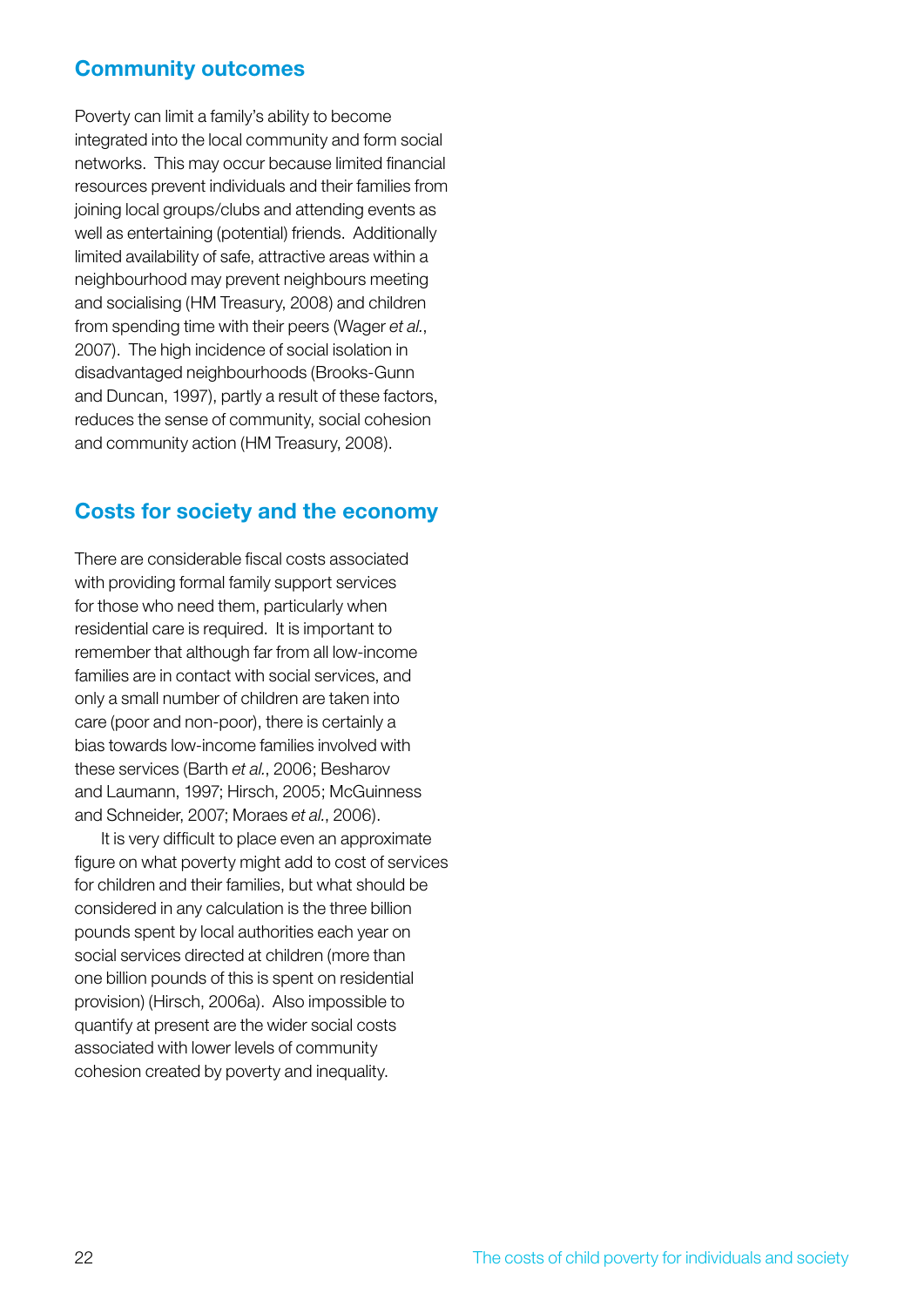Subjective well-being (defined here as selfesteem and life-satisfaction) has not been subject to the same level of research attention as previous domains in this synthesis. This section considers what little we do know about the impact of poverty on different measures of well-being and includes discussion of children's perception of isolation, stigma and self-worth.

# **Individual outcomes**

Poverty impacts on children's self-confidence and their relationships with other children (Ansalone, 2001). Young people living in lowincome households report a stigma attached their circumstances, and feel at risk from exclusion and bullying (HM Treasury, 2008), which, in turn, impacts on school and community involvement. Some children feel embarrassed about their impoverished circumstances, particularly when a lack of money means they are unable to participate in social activities (Attree, 2006). Furthermore, children growing up in poverty are more likely to suffer from low selfesteem, to feel that they are 'useless' or 'a failure' (Ermisch *et al.*, 2001, p. 30) and to be socially isolated (Brooks-Gunn and Duncan, 1997). In the longer-term, research involving longitudinal datasets shows a clear association between having been 'clearly or fairly poor' in childhood and reporting low levels of satisfaction with life at age 33 (Hobcraft and Kiernan, 2001).

# **Community outcomes**

The stigma identified by individuals can also be an issue for entire neighbourhoods. Stigma is detrimental to community relationships and can reinforce inequality (HM Treasury, 2008). This is highly problematic because community relationships have an impact on the quality of people's everyday experiences (HM Treasury, 2008) and extend beyond those living in disadvantaged communities to impact on wider society.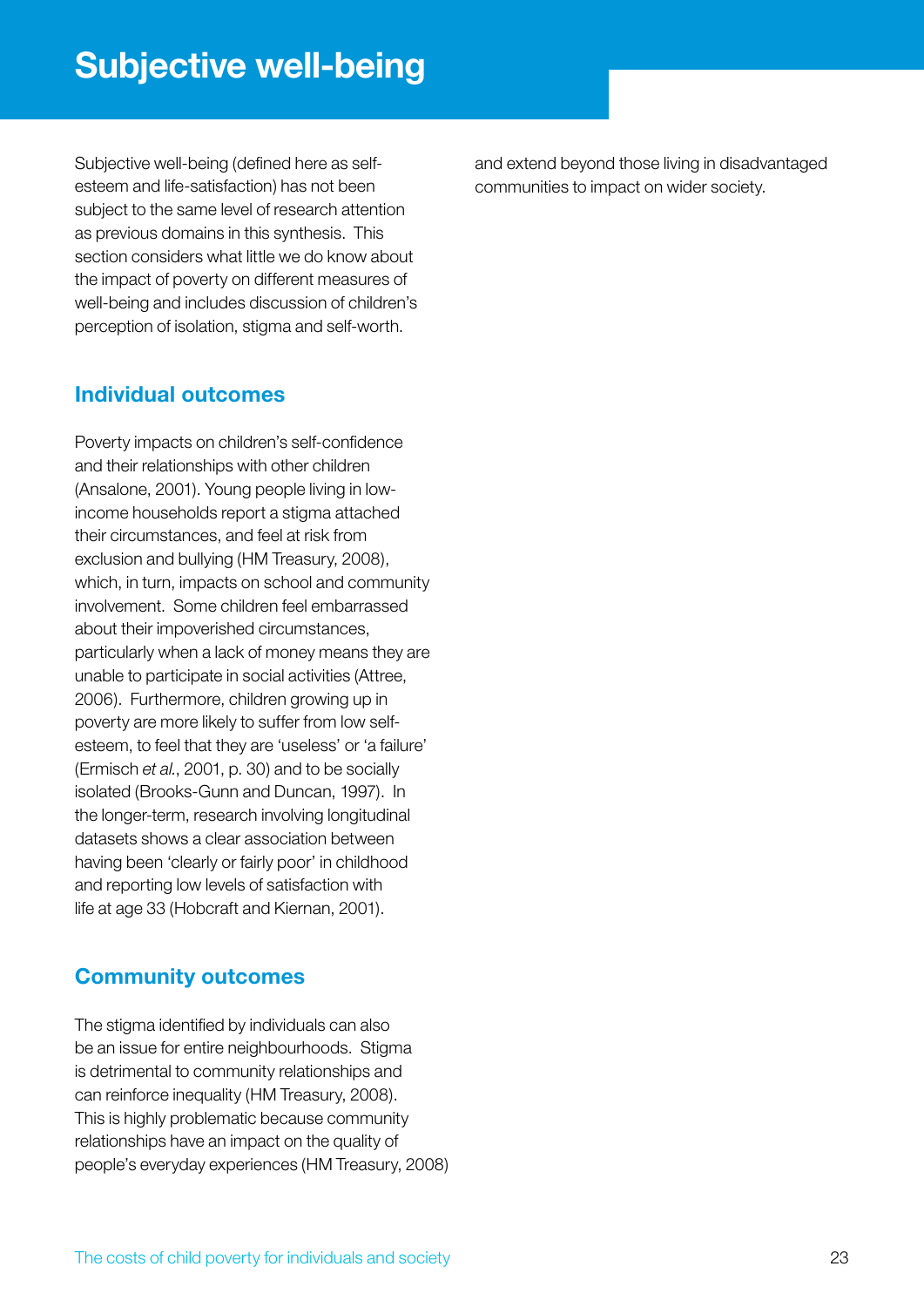This synthesis demonstrates that the consequences of child poverty are serious, far-reaching and multi-faceted. Low income, material deprivation, poor housing, disadvantaged neighbourhoods and schools, parental stress and social exclusion, all recognised attributes of poverty, seem individually and possibly cumulatively negatively to shape the lives of children with short and long-term consequences. Child poverty also takes its toll on communities, the cumulative effects of disadvantage and inequality, reducing social cohesion (HM Treasury, 2008). The severity, duration, timing and nature of poverty also matter, for example, Brooks-Gunn and Duncan (1997) highlight the significant impacts of long-term poverty on development and later earnings.

Review findings indicate that as well as increasing the risk of poor outcomes for individuals and their families there are wider social implications of doing nothing about the 2.9 million<sup>27</sup> children in our society growing up in poverty. These wider impacts, including losses to the economy through reduced productivity, lower educational attainment, poor health and low skills, mean stunted economic growth and limited ability to compete in global markets (HM Treasury, 2008). They also place an additional burden on the costs of public services (i.e. health care and children's services) that has implications for all taxpayers, and arguably impact on everyone's, 'day to day experiences of safety and well-being' (HM Treasury, 2008, p. 6).

Although it is unlikely that we will ever be able to precisely calculate the full cost of child poverty to individuals, society and the economy, current research on the substantive impact of poverty together with more sophisticated ways of assessing cost will certainly enable better estimates to be produced. Existing approximations offer a useful marker of the economic cost associated with not ending child poverty (£40 billion per year according to TUC 2007 figures) and are of great importance in light of evidence that the UK population continues to underestimate the extent, severity and the structural basis of child poverty, and so

fails to appreciate its true personal and social cost (HM Treasury, 2008; Fabian Society, 2005).

*Reductions in child poverty will benefit everyone: more children will fulfil their potential, more families and communities will prosper and the UK will succeed. This is why it is in everyone's interests to play their role in eradicating child poverty.* (HM Treasury, 2008, p. 32)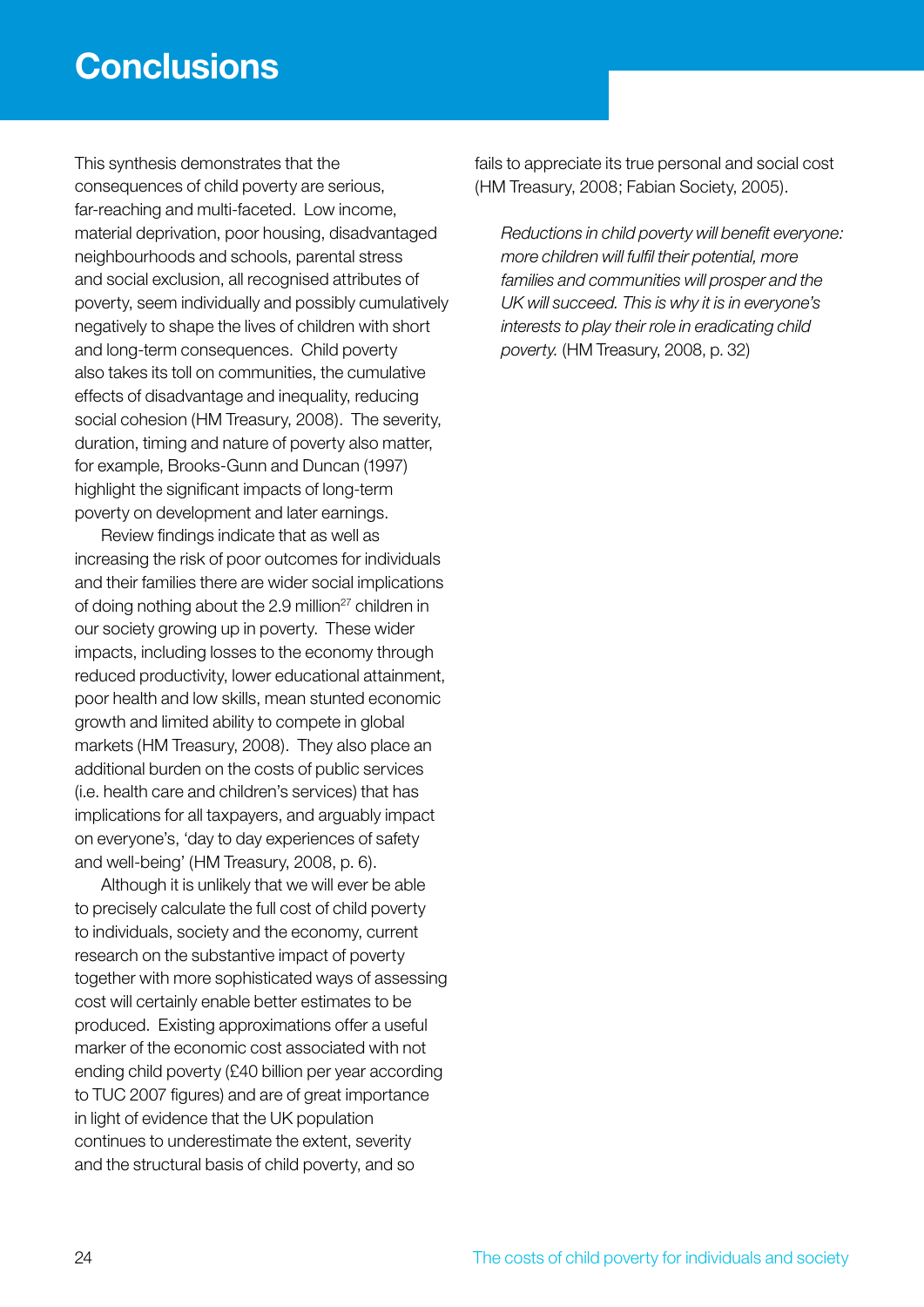# **Notes**

- 1. Barker's (1992) 'fetal programming hypothesis' asserts that cells are 'programmed' before birth and during infancy, but the resulting health impacts (increased illness and premature death) are not apparent until adulthood. However, this hypothesis is not universally accepted.
- 2. A UK-based study of very pre-term infants showed a large difference in incidence by social background; 16.4 infants per 1000 born to the most deprived 10 per cent being very pre-term compared to 8.5 in the least deprived 10 per cent (Smith *et al.*, 2007).
- 3. Infants born to parents living in the most deprived areas have an average 200g lower birth weight than those born to parents living in the most affluent neighbourhoods (Spencer *et al.*, 1999).
- 4. US research shows that poor children are 1.7 times more likely to be classified as low birth weight and 1.7 times more likely to die during infancy than non-poor children (Duncan and Brooks-Gunn, 2000).
- 5. Children born into poverty are ten times more likely to die suddenly during infancy than those born to more affluent households (Fleming *et al*., 2000).
- 6. One such study demonstrated that 91 per cent of mothers in social class I breastfed compared to just 57 per cent of those in social class V (Hamlyn *et al*., 2001).
- 7. Despite a higher likelihood of suffering postnatal depression young and low-income women have less chance of being identified. Thus are less likely to be able to access the help they need (Fabian Society, 2006).
- 8. School absences have a knock-on effect for educational outcomes.
- 9. A poor child is twice as likely to have a short hospital stay as a non-poor child (Duncan and Brooks-Gunn, 2000).
- 10. Poor children are 3.5 times more likely to suffer from lead poisoning than their more affluent peers (US research) (Duncan and Brooks-Gunn, 2000).
- 11. Research from the audit commission demonstrates that children from poorer backgrounds are 13 times more likely to die from unintentional injury, and 37 times more likely to die in a fire (HM Treasury, 2008).
- 12. 'The value of lost quantity and quality of life associated with early mortality and morbidity' (Holzer *et al*., 2007, p. 19).
- 13. £150 extra spent on each child in poverty by GPs (see Hirsch, 2006 for further details)
- 14. 'By the time they start school... poor children who were ahead when they were two years old are already being overtaken by middle class children' (TUC, 2007, p. 4).
- 15. 'Wage returns to academic qualifications, such as A-levels and GCSEs, are in the order of 15 per cent and 25 per cent respectively' (HM Treasury, 2008, p. 20).
- 16. Males growing up in poverty (with at least two out of three poverty indictors) are 2.97 times more likely to be unemployed than men with less evidence of poverty (Sigle-Rushton, 2004).
- 17. Those who had been living in a low-income household aged 16 are considerably more likely to be unemployed (or economically inactive) in their early 20s than their higher income peers. This difference cannot be explained by variations in academic attainment (Bynner *et al.*, 2002).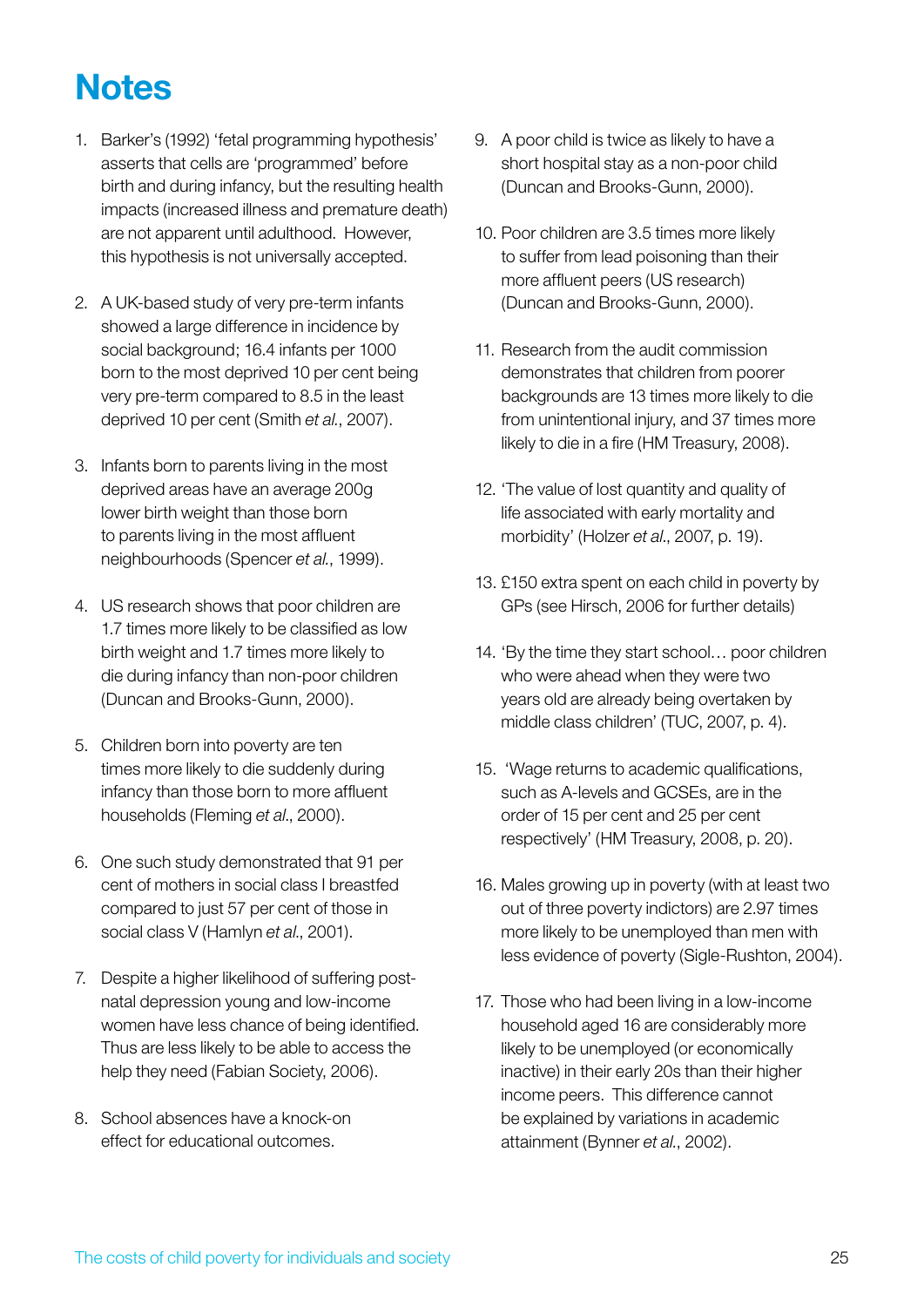- 18. Differences in behaviour problems by social background emerge early and are wellestablished by age 3 (Spencer and Coe, 2003).
- 19. Parental depression and family conflict have been shown mediate the effects of poverty on involvement in crime (HM Treasury, 2008).
- 20. A review by the US Children's Defence Fund (2007) found that income had an impact on, 'youth participation in serious criminal activity (such as stealing with a weapon or use of force, stealing a car, assault or selling hard drugs)' (p. 3).
- 21. Poor children are 2.2 times more likely than non-poor children to experience violent crime (Duncan and Brooks-Gunn, 2000).
- 22. Alternative estimates are available; the cost of a year in a Young Offenders Institution being estimated at £41,000 and a Secure Training Unit, £130,000 (Prince's Trust, 2007).
- 23. Figures were calculated by multiplying the average cost per crime by the number of recorded convictions (see Prince's Trust, 2007, pp 29–31).
- 24. Estimates include costs to the victims of crime, 'as well as the extra expenditures (both public and private) and reduced safety and well-being due to crime' (Holzer *et al.*, 2007, p. 4). Calculations involved establishing the annual costs of crime per 'unit' to the US economy caused by childhood poverty and multiplying by crime rates.
- 25. The risk for poor relative to non-poor children is 6.8 times as high for reported cases of child abuse and neglect (Duncan and Brooks-Gunn, 2000).
- 26. A woman growing up in a low-income household has odds of lone motherhood 1.72 times those of women with less evidence of disadvantage (Sigle-Rushton, 2004).

27. On the UK government's official definition of child poverty.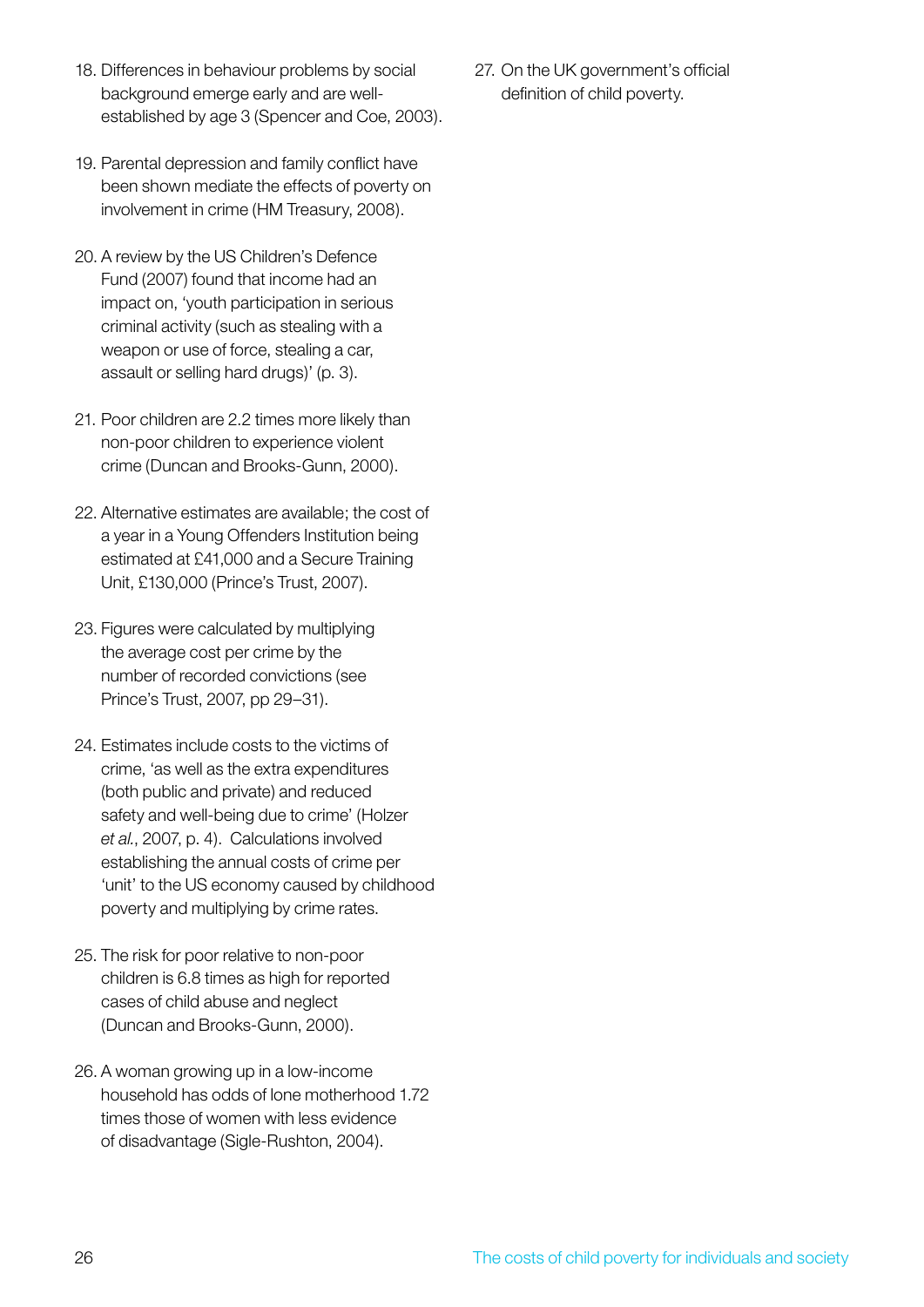# **References**

Aber, J. L., Bennett, N., Conley, D. and Li, J. (1997) 'The Effects of Poverty on Child Health and Development', *Annual Review of Public Health*, Vol.18, pp. 463–483

Ansalone, G. (2001) 'Schooling, Tracking and Inequality', *Journal of Children and Poverty*, Vol. 7, No.1, pp. 33–47

Attree, P (2006) 'The Social Costs of Child Poverty: A systematic review of the qualitative evidence', *Children and Society*, Vol. 20. pp. 54–66

Bamfield, L. (2007) *Born Unequal: Why we need a progressive pre-birth agenda.* London: Fabian **Society** 

Barker, D. (ed) (1992) *Fetal and Infant Origins of Adult Disease*. BMJ Publications

Barth, R., Wildfire, J. and Green, R. (2006) 'Placement into Foster Care and the Interplay of Urbanicity, Child Behavior Problems, and Poverty', *American Journal of Orthopsychiatry*, Vol. 76, No. 3, pp. 358–366

Blanden, J. and Gibbons, S. (2006) *The Persistence of Poverty across Generations: A view from two British cohorts*. York: JRF

BBC website (2004) *Obesity*. See http://www.bbc.co.uk/science/hottopics/ obesity/children.shtml

Blanden, J. (2006), *Bucking the trend: What enables those who are disadvantaged in childhood to succeed later in life? Working Paper No. 31, Corporate Document Services.* Leeds: Department for Work and Pensions

Bradley, R., Whiteside, L., Mundfrom, D., Casey, P., Kehheher, K. and Pope S. (1994) 'Early

Indications of Resilience and their Relation to Experiences in the Home Environments of Low Birthweight, Premature Children Living in Poverty', *Child Development*, Vol. 65, pp. 346–366

Bradshaw, J. (2000) 'Poverty: The outcomes for children', *ESRC Children 5-16 Research Briefing,*  No. 18

Bradshaw, J. (ed.) (2001) *Poverty: The outcomes for children*, London: Family Policy studies Centre

Bradshaw, J. (2002) 'Child Poverty and Child Outcomes', *Children and Society,* Vol. 16, pp. 131–140

Bradshaw, J., Hoelscher, P. and Richardson, D. (2006) *An Index of Child Well-being in the European Union*. York: University of York, Social Policy Research Unit. Available at http://eprints. whiterose.ac.uk/1644/1/childEU.pdf

Brewer, M., Goodman, A., Muriel, A. and Sibieta, L. (2007) 'Poverty and Inequality in the UK: 2007', *Institute for Fiscal Studies (IFS) Briefing Note,* No. 73. Available at http://www.ifs.org.uk/bns/bn73. pdf

Brooks-Gunn, J. and Duncan, G. (1997) 'The Effects of Poverty on Children', *The Future of Children*, Vol. 7, No. 2, pp. 55–71

Brooks-Gunn, J., Duncan, G. and Aber, L. (eds) (1997) *Neighbourhood Poverty* (Volumes I and II). New York: Russell Sage Foundation

Bynner, J., Elias, P., McKnight, A., Pan, H. and Pierre, G. (2002) *Young People's Changing Routes to Independence*. York: JRF

CPAG (2002) 'Research Review: The persistence of poverty over time', *Poverty*, 112: 18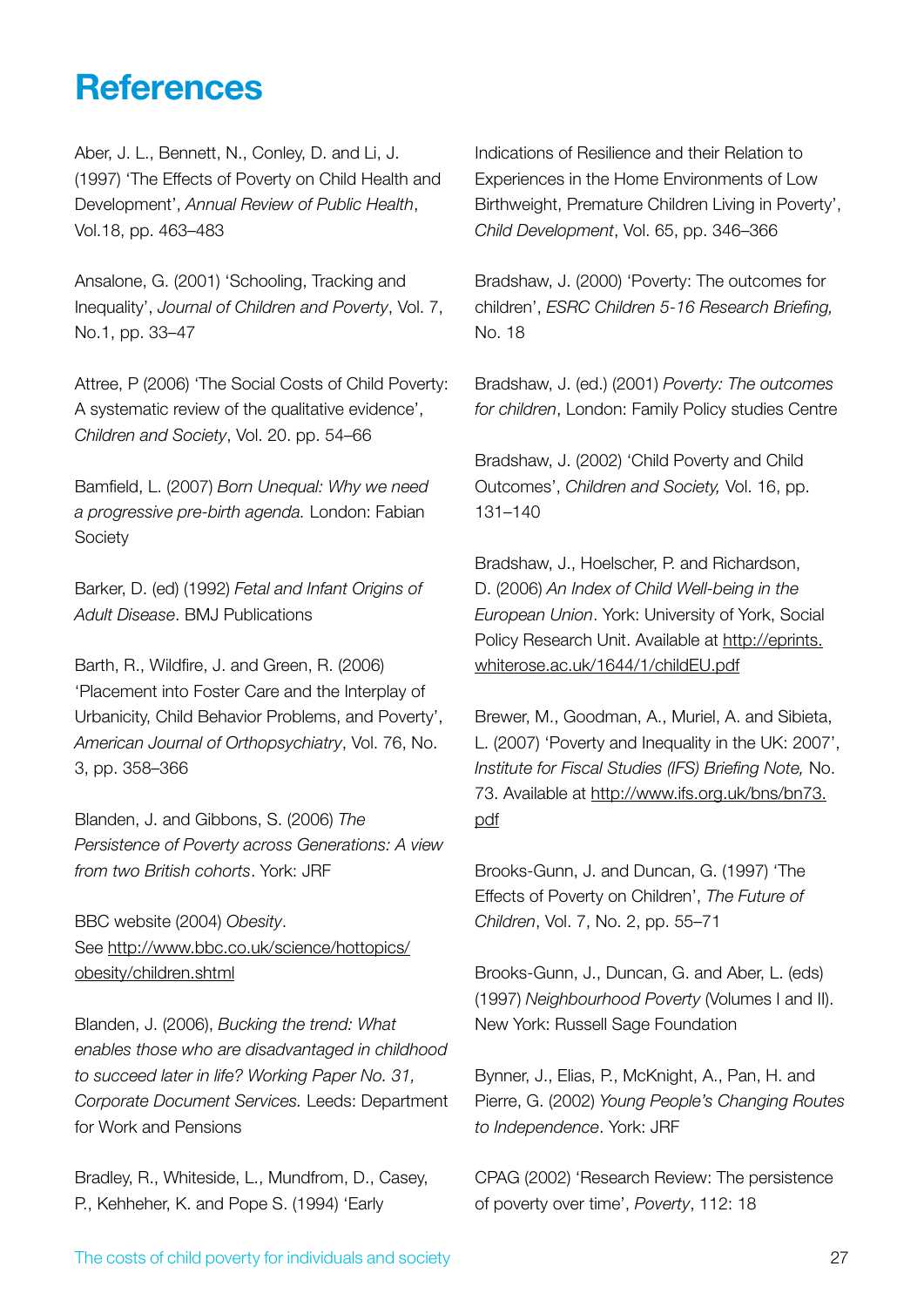Corcoran, M. (1995) 'Rags to rags: Poverty and mobility in the United States', *Annual Review of Sociology*, Vol. 21, pp. 237–267

Corcoran, M. and Chaudry, A. (1997) 'The Dynamics of Childhood Poverty', *Children and Poverty*, Vol. 7, No. 2, pp. 40–54

Danziger, S. K. and Danziger, S. (1995) 'Child Poverty, Public Policy and Welfare Reform', *Children and Youth Services Review*, Vol. 17, No. 112, pp. 1–10

Department for Children, Schools and Families (2007) *Children and Young People Today: Evidence to support the development of the Children's Plan*. Department for Children, Schools and Families (DCSF). http://www.dcsf.gov.uk/ publications/childrensplan/downloads/7343- DCSF-Young%20People%20Today.pdf

Dowling, S., Joughin, C., Logan, S., Laing, G. and Roberts, H. (2003) *Financial Benefits and Child Health.* London: City University

Duncan, G. and Brooks-Gunn, J. (2000) 'Family Poverty, Welfare Reform, and Child Development', *Child Development*, Vol. 71, No. 1, pp. 188–196

Ermisch, J., Francesconi, M. and Pevalin, D. (2001) *Outcomes for children of poverty*. Department for Work and Pensions (DWP). Available at http://www.dwp.gov.uk/asd/asd5/ rrep158.pdf

Exeter, D. and Boyle, P. (2007) 'Does Young Adult Suicide Cluster Geographically in Scotland?' *Journal of Epidemiology and Community Health*, Vol. 61, pp. 731–736

Fabian Society (2005) *Why Life Chances Matter: The interim report of the Fabian Commission on Life Chances and Child Poverty.* London: Fabian Society

Fabian Society (2006) *Narrowing the Gap: The final report of the Fabian Commission on Life Chances and Child Poverty.* London: Fabian Society

Feinstein, L. and Bynner, J. (2004) 'The Importance of Development Trajectories in Mid-childhood: Effects on adult outcomes in the UK 1970 Birth Cohort', *Child Development*, Vol. 75, No. 5

Fleming, P., Blair, P., Bacon, C. and Berry, J. (2000) *Sudden Unexpected Deaths in Infancy: The CESDI SUDI studies 1993-9*. London: The Stationery Office.

Flores, R. (2004) 'The Effect of Poverty on Young Children's Ability to Organize Everyday Events', *Journal of Children and Poverty*, Vol. 10, No. 2, pp. 99–118

Gill, O. and Sharma, N. (2004) *Food Poverty in the School Holidays*. Barnardo's. Available at http:// www.barnardos.org.uk/foodpovertyreportv3.qxd. pdf

Godfrey, C., Hutton, S., Bradshaw, J., Coles., B., Craig, G. and Johnson, J. (2002) *Estimating the Cost of being "Not in Education, Employment or Training" at Age 16-18.* Department for Education and Skills (DFES) Research Report RR346. Norwich: Her Majesty's Stationery Office

Gregg, P., Harkness, S. and Machin, S. (1999) *Child Poverty and its Consequences*. York: JRF

Hamlyn, B., Brooker, S., Oleinikova, K. and Wands, S. (2001) *Infant Feeding 2000*. London: The Stationery Office

Hirsch, D. (2006a) *What will it Take to End Child Poverty? Firing on all cylinders*. York: JRF

Hirsch, D. (2006b) *The Cost of Not Ending Child Poverty: How we can think about it, how it might be measured, and some evidence*. York: JRF.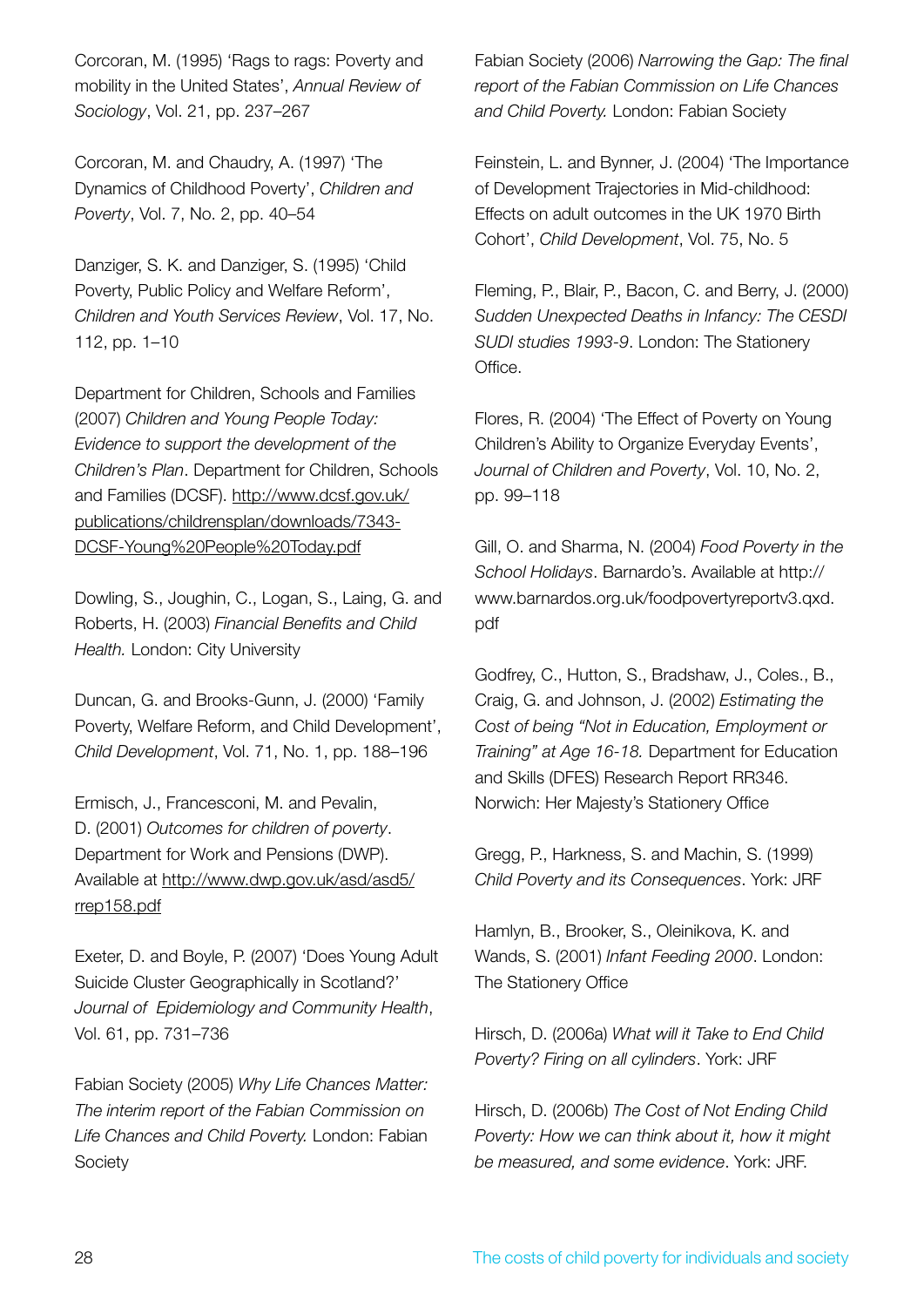Available at http://www.jrf.org.uk/bookshop/ eBooks/9781859355060.pdf

Hirsch, D. (2007) *Chicken and Egg: Child poverty and educational inequalities*. London: Child Poverty Action Group

Hirsch, D. (2008) *Estimating the Cost of Child Poverty in Scotland – Approaches and Evidence*. Edinburgh: Scottish Government Social Research

HM Treasury (2004) *Chid Poverty Review*. London: The Stationery Office

HM Treasury (2008) *Ending Child Poverty: Everybody's Business*. London: Crown. Available at http://www.hm-treasury.gov.uk/media/3/F/ bud08\_childpoverty\_1310.pdf

Hobcraft, J. and Kiernan, K. (2001) 'Childhood Poverty, Early Motherhood and Adult Social Exclusion', *British Journal of Sociology*, Vol. 52, No. 3, pp. 495–517

Holzer, H., Schanzenbach, D., Duncan, G. and Ludwig, J. (2007) *The Economic Cost of Poverty in the United States: Subsequent effects of children growing up poor*. Washington: Center for American Progress

Horgan, G. (2007) *The Impact of Poverty on Young Children's Experience of School*, York: JRF. Available at http://www.jrf.org.uk/bookshop/ eBooks/2098-poverty-children-school.pdf

Howard, M., Garnham, A., Fimister, G. and Viet-Wilson, J. (2001) *Poverty: The facts*. London: Child Poverty Action Group

Huston, A. (ed.) (1991) *Children in Poverty: Child development and public policy*. Cambridge: Cambridge University Press

Jenkins, S. and Siedler, T. (2007) *The Intergenerational Transmission of Poverty in*  *Industrialized Countries*. Colchester: Institute for Social and Economic Research, University of Essex. Available at http://www.chronicpoverty.org/ pdfs/75Jenkins\_(Siedler).pdf

Kramer, M., Seguin, L., Lydon, J. and Goulet, L. (2000) 'Socio-economic disparities in Pregnancy Outcome: Why do the poor fare so poorly?', *Paediatric and Perinatal Epidemiology*, Vol. 14, pp. 194–210

London Child Poverty Commission (2008) *Capital Gains: London Child Poverty Commission Final Report*. London: London Child Poverty Commission

Mayhew, E. and Bradshaw, J. (2005) 'Mothers, Babies and the Risks of Poverty', *Poverty,* 121: 13-16. Available at http://www.cpag.org.uk/info/ Povertyarticles/Poverty121/mothers-babiespoverty.pdf

McGuinness, T. and Schneider, K. (2007) 'Poverty, Child Maltreatment, and Foster Care', *Journal of the American Psychiatric Nurses Association*, Vol. 13, No. 5, pp. 296–303

McLloyd, V. (1998) 'Socioeconomic Disadvantage and Child Development', *American Psychologist*, Vol. 53, pp. 185–204

Meltzer, H., Gatward, R., Goodman, R. and Ford, T. (2000) *The Mental Health of Children and Adolescents in Great Britain*. London: The Stationery Office

Moraes, S., Durrant, J., Brownridge, D. and Reid, G. (2006) 'Professionals' Decision-making in Cases of Physical Punishment Reported to Child Welfare Authorities: Does family poverty matter?' *Child and Family Social Work,* Vol. 11, pp. 157–169

Nelson, M. (2000) 'Childhood Nutrition and Poverty', *Proceedings of the Nutrition Society*, Vol. 59, pp. 307–315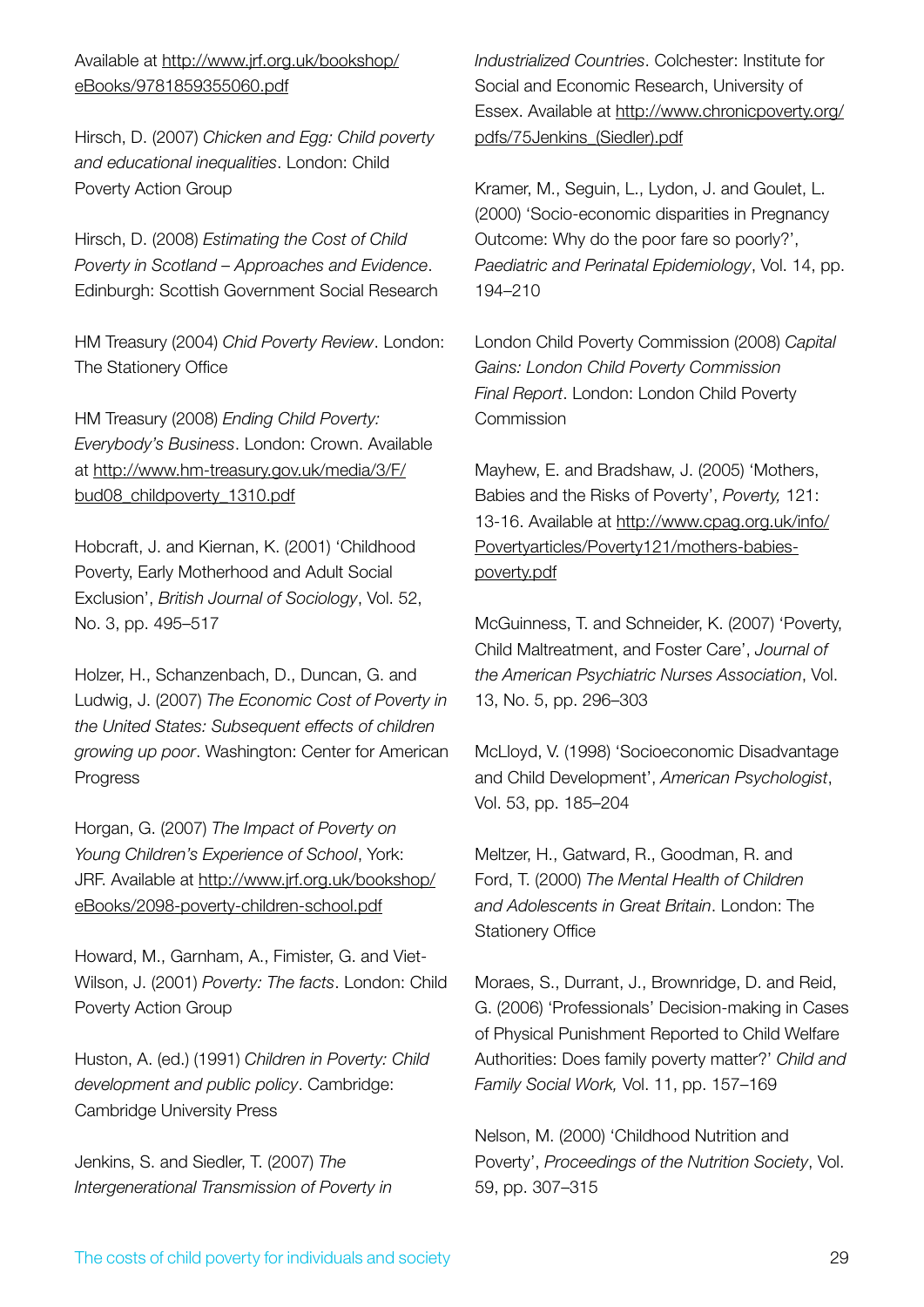Osmond, C., Barker, D. and Winter, P. (1993) 'Early Growth and Death from Cardio-vascular Disease in Women', *British Medical Journal*, Vol. 307, pp. 1519–1524

Potter, C. (2007) 'Developments in UK Early Years Policy and Practice: Can they improve outcomes for disadvantaged children?', *International Journal of Early Years Education*, Vol. 15, No. 2, pp. 171– 180

Power, C., Li, L. and Manor, O. (2000) 'A Prospective Study of Limiting Longstanding Illness in Early Adulthood', *International Journal of Epidemiology*, Vol. 29, pp. 131–39

Prentice, S. (2007) 'Less Access, Worse Quality: New evidence about poor children and regulated child care in Canada', *Journal of Children and Poverty*, Vol. 13, No. 1, pp. 57–73

Prince, D., Pepper, K. and Brocato, K. (2006) 'The Importance of Making the Well- being of Children in Poverty a Priority', *Early Childhood Education Journal*, Vol. 34, No. 1, pp. 21–28

Prince's Trust (2007) *The Cost of Exclusion: Counting the cost of youth disadvantage in the UK*. London: The Prince's Trust

Russell, M., Harris, B. and Gockel, A. (2008) 'Parenting in Poverty: Perspectives of high-risk parents', *Journal of Children and Poverty*, Vol. 14, No. 1, pp. 83–98

Singer, R. (2003) *The Impact of Poverty on the Health of Children and Youth*. Toronto: Campaign 2000

Sigle-Rushton, W. (2004) 'Intergenerational and Life-Course Transmission of Social Exclusion in the 1970 British Cohort Study', *CASE paper,* No. 78*.*  Available at http://sticerd.lse.ac.uk/dps/case/cp/ CASEpaper78.pdf

Smith, L., Draper, E., Manktelow, B., Dorling, J. and Field, D. (2007) 'Socio-economic Inequalities in very Pre-term Birth Rates', *Archives of Disease in Childhood Fetal and Neonatal Edition*, Vol. 92, pp. 11-14

Spencer, N. (2000) *Poverty and Child Health (2nd edition).* Oxford: Radcliffe Medical Press

Spencer, N., Bambang, S., Logan, S. and Gill, L. (1999) 'Socio-economic Status and Birthweight: Comparison of an area-based measure with the Registrar General's social class', *Journal of Epidemiology and Community Health*, Vol. 53, pp. 495–498

Spencer, N. and Coe, C. (2003) 'Social Patterning and Prediction of Parent-reported Behaviour Problems at Three Years in a Cohort Study', *Child Care Health and Development*, Vol. 29, pp. 329– 336

Strachan, D. (1997) 'Respiratory and Allergic Diseases', in D. Kuh and Y. Ben-Shlomo (eds), *A Life Course Approach to Chronic Disease Epidemiology*. Oxford: Oxford University Press

Such, E. and Walker R. (2002) 'Falling behind? Research on transmitted deprivation', *Benefits*, Vol. 35, No.10, pp.185–192

TUC (2007) *Cutting the Cost of Child Poverty*. TUC. Available at http://www.tuc.org.uk/ publications/viewPub.cfm?frmPubID=525

Zuberi, D. (2006) *Differences that Matter: Social policy and the working poor in the United States and Canada*. Ithaca and London: Cornell University Press

Vleminckx, K. and Smeeding, T. (eds) (2003) *Child Well-being, Child Poverty and Child Policy in Modern Nations: What do we know?* (Revised 2nd edition). Bristol: Policy Press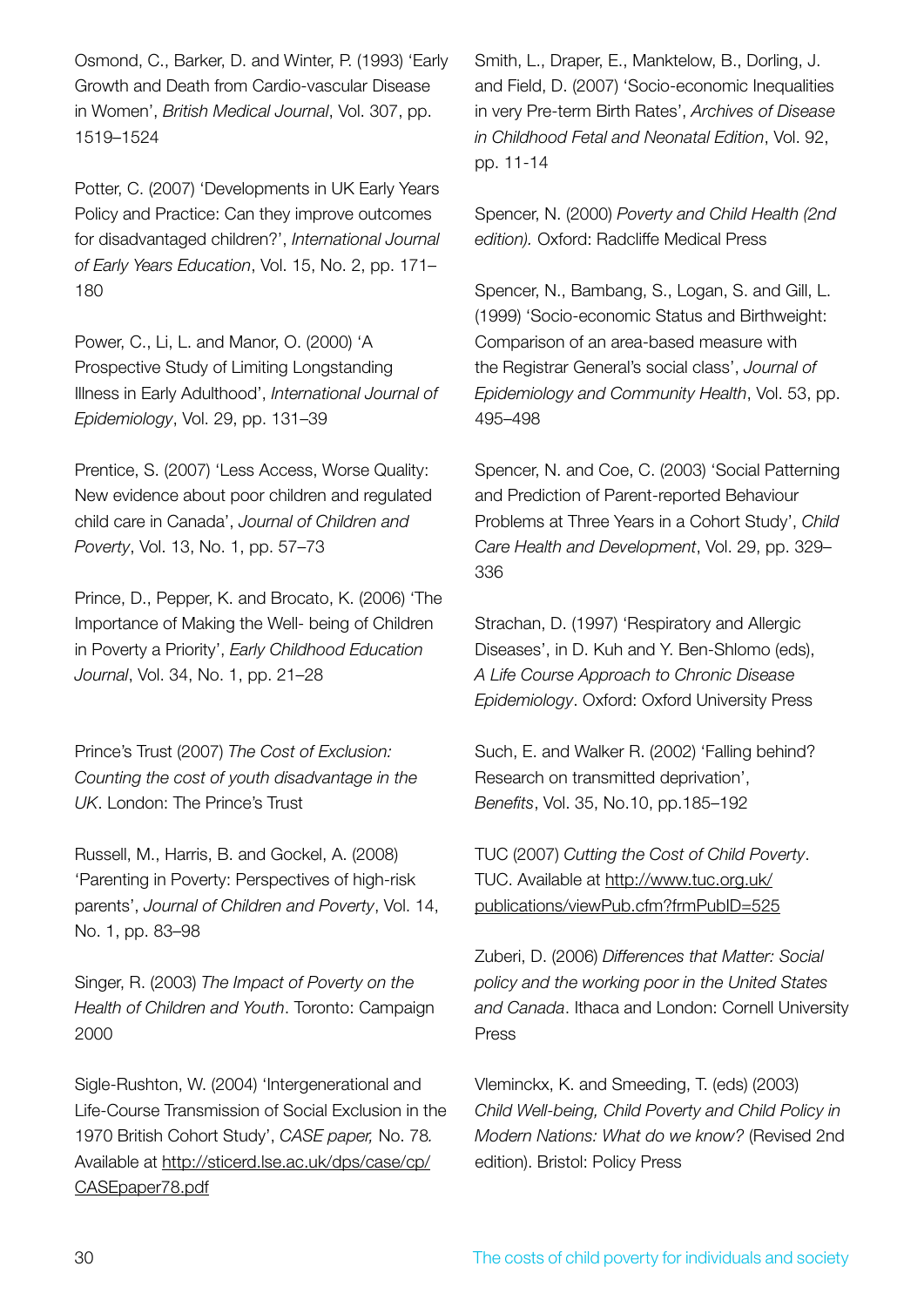Wadsworth, M. and Kuh, D. (1997) 'Childhood Influences on Adult Health: A review of recent work from the British 1946 national birth cohort study, the MRC National Survey of Health and Development', *Pediatric and Perinatal Epidemiology*, Vol. 11, pp. 2–20

Wager, F., Bailey, N., Day, R., Hamilton, D., Hill, M. and King, C. (2007) *Serving Children? The impact of poverty on children's experiences of services*. Glasgow: Glasgow Centre for the Child and Society, Save the Children UK and Scottish Centre for Research on Social Justice. Available at http:// www.savethechildren.org.uk/en/docs/servingchildren.pdf

Wagstaff, A. (2002) 'Poverty and health sector inequalities', *Bulletin of the World Health Organisation,* Vol. 80, No. 2, pp. 97–105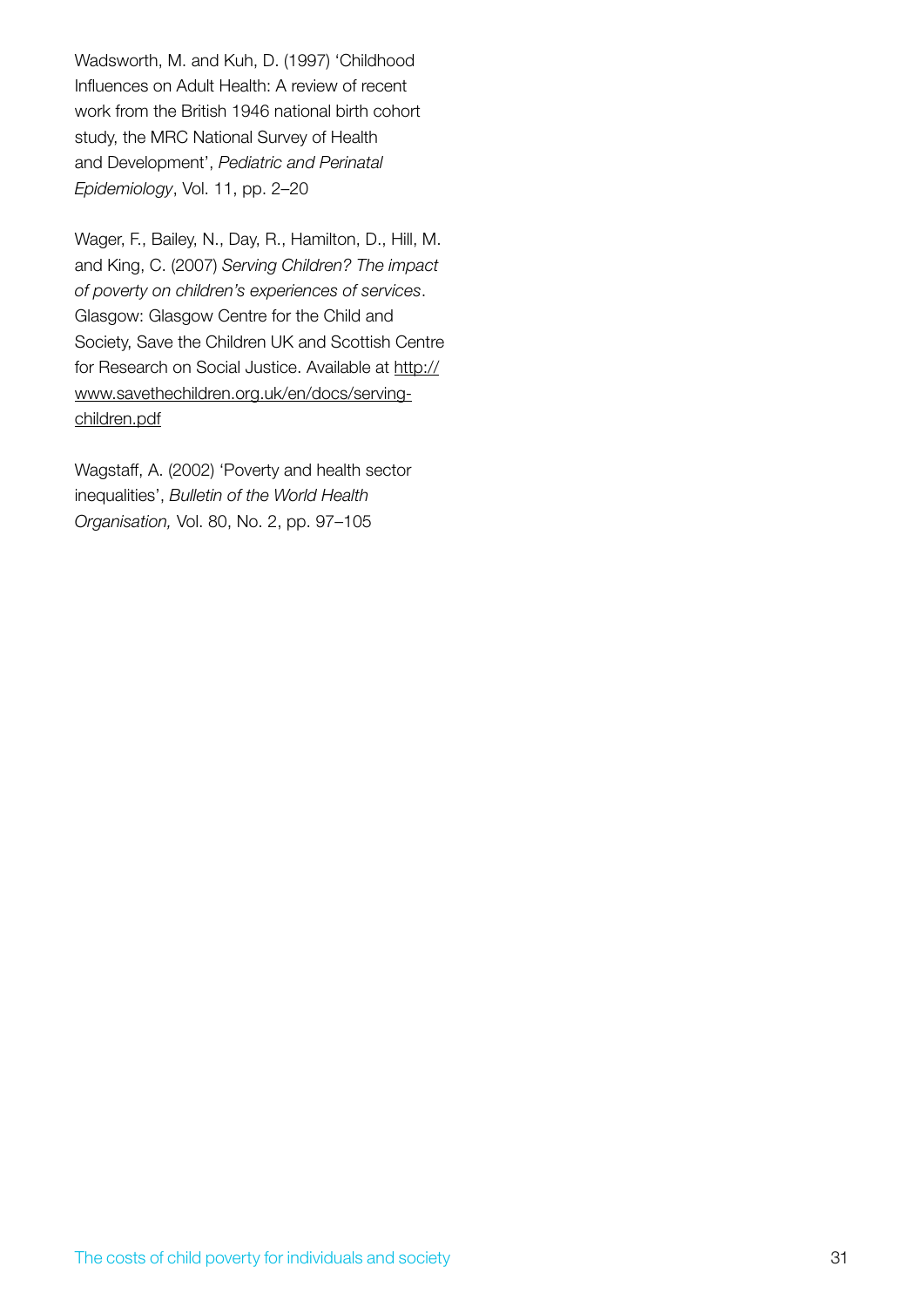# **About the authors**

Julia Griggs and Robert Walker are based at the Department of Social Policy and Social Work, University of Oxford.